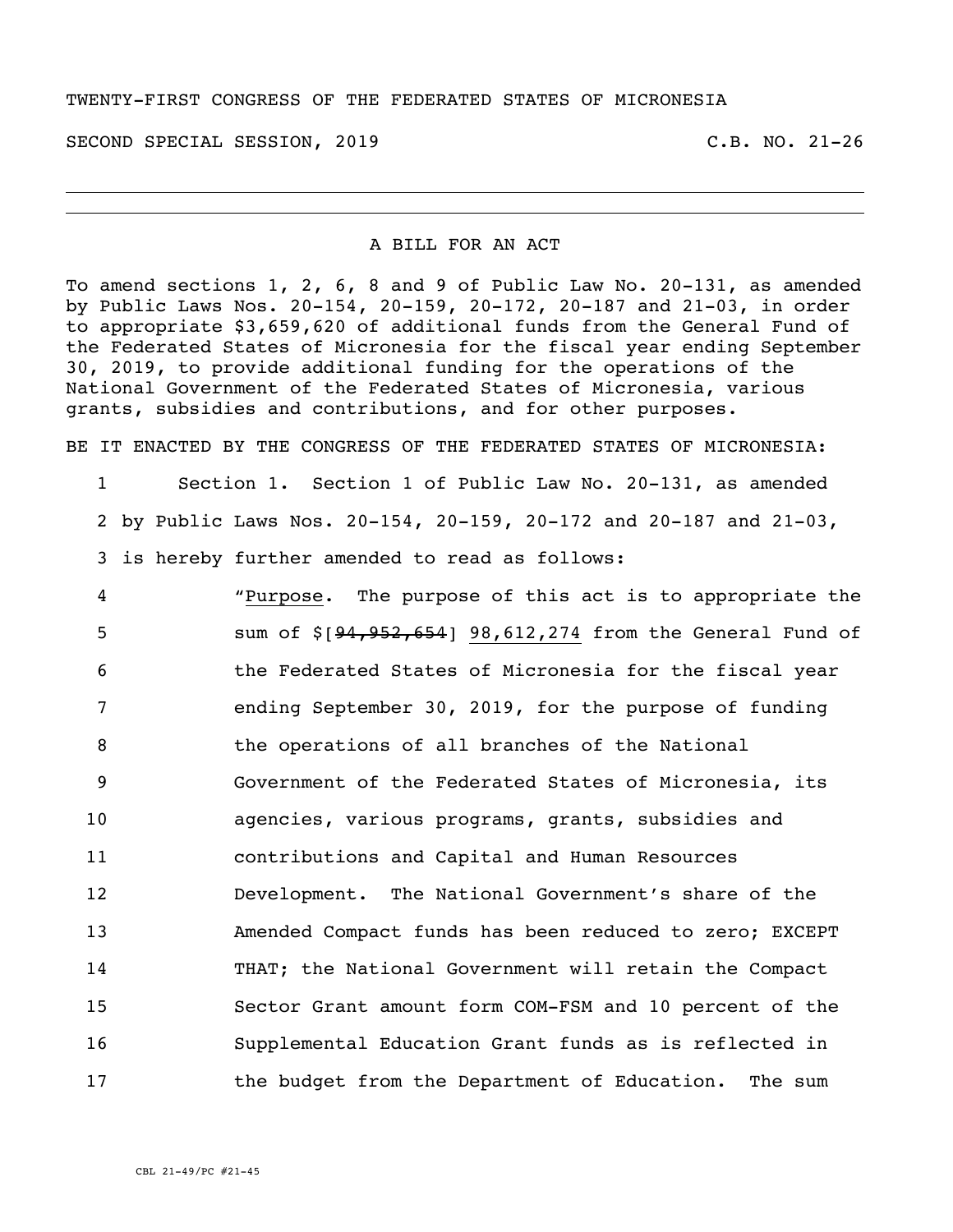| $\mathbf{1}$ | appropriated herein shall be apportioned as follows:"         |
|--------------|---------------------------------------------------------------|
| 2            | Section 2. Section 2 of Public Law No. 20-131, as amended by  |
| 3            | Public Laws Nos. 20-154, 20-159, 20-172, 20-187, is and 21-03 |
| 4            | hereby further amended to read as follows:                    |
| 5            | "Section 2. Operating expenses of the Executive Branch.       |
| 6            | The sum of $\S[23,813,784]$ 24,341,974, or so much thereof    |
| 7            | as may be necessary, is hereby appropriated from the          |
| 8            | General Fund of the Federated States of Micronesia for        |
| 9            | the fiscal year ending September 30, 2019, for the            |
| 10           | purpose of funding the operations of the Executive            |
| 11           | Branch of the National Government during the fiscal           |
| 12           | The sum appropriated by this section shall be<br>year.        |
| 13           | apportioned as follows:                                       |
| 14           | Office of the President.<br>(1)                               |
| 15           | The sum of $\S[1, 960, 127]$ 2,322,217, or so much thereof as |
| 16           | may be necessary, for the operations of the Office of         |
| 17           | the President during the fiscal year 2019. The sum            |
| 18           | appropriated herein shall be apportioned as follows:          |
| 19           | Personnel   \$ 657,220                                        |
| 20           | 607,000                                                       |
| 21           | Contractual Services . [620,907]<br>702,997                   |
| 22           | 149,500                                                       |
| 23           | 205,500                                                       |
| 24           | (2) Department of Foreign Affairs.                            |
| 25           | The sum of $$[5,487,647]$ 5,522,647, or so much thereof as    |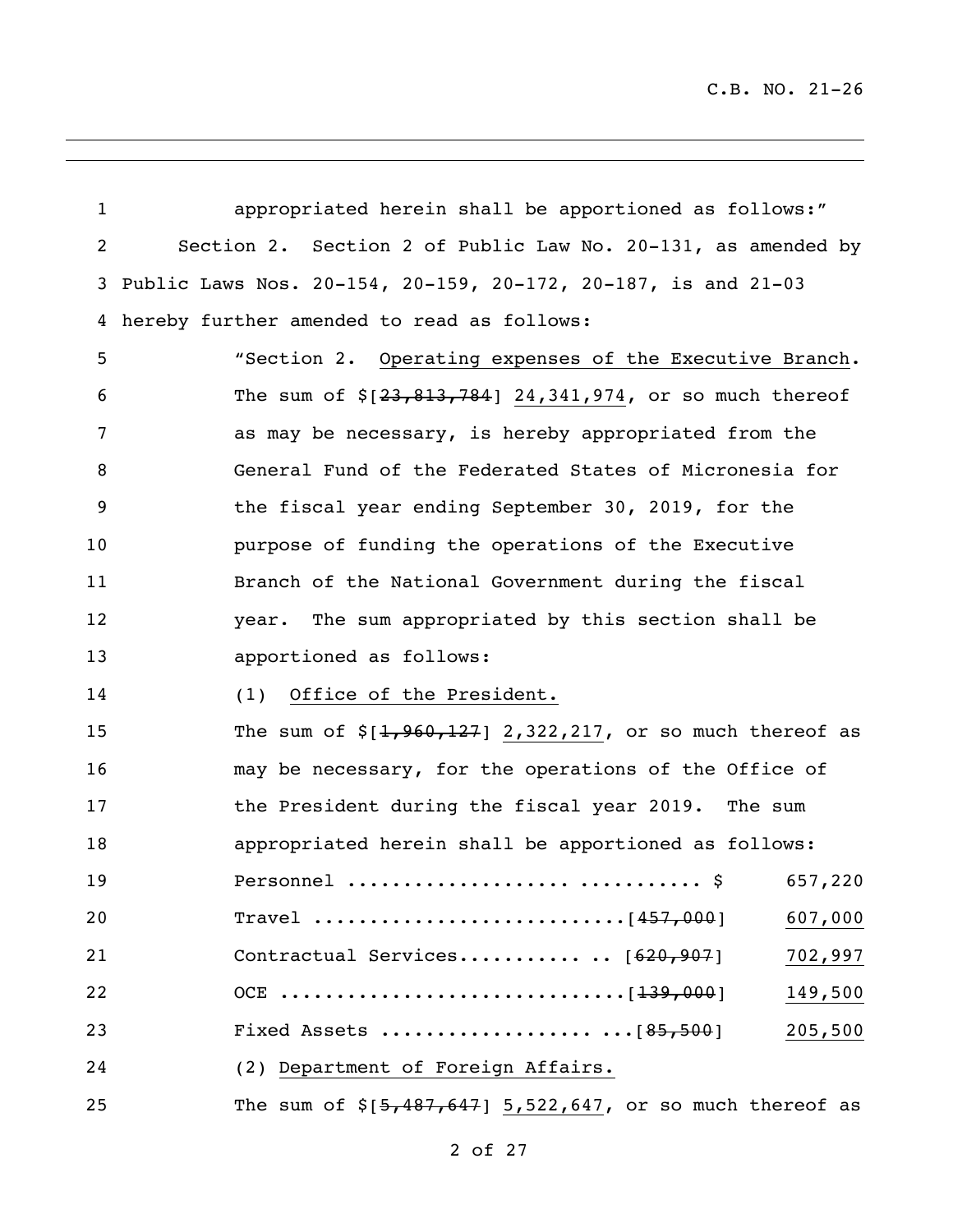<u> 1980 - Johann Barnett, fransk politik (d. 1980)</u>

| $\mathbf{1}$   | may be necessary, for the operations of the Department     |           |
|----------------|------------------------------------------------------------|-----------|
| $\overline{2}$ | of Foreign Affairs during the fiscal year 2019. The sum    |           |
| 3              | appropriated herein shall be apportioned as follows:       |           |
| 4              |                                                            | 1,754,271 |
| 5              |                                                            | 427,221   |
| 6              | Contractual Services 2,802,788                             |           |
| 7              |                                                            | 381,959   |
| 8              | Fixed Assets                                               | 156,408   |
| 9              | (3) Department of Finance and Administration.              |           |
| 10             | The sum of $$[3,238,654]$ 3,364,754, or so much thereof as |           |
| 11             | may be necessary, for the operations of the Department     |           |
| 12             | of Finance and Administration during the fiscal year       |           |
| 13             | 2019. The sum appropriated herein shall be apportioned     |           |
| 14             | as follows:                                                |           |
| 15             | Personnel \$[2,039,754]                                    | 2,050,854 |
| 16             | Travel   [406,000]                                         | 421,000   |
| 17             | Contractual Services                                       | 237,500   |
| 18             |                                                            | 441,900   |
| 19             | Fixed Assets                                               | 213,500   |
| 20             | (4) Department of Resources and Development.               |           |
| 21             | The sum of $$1,482,494$ , or so much thereof as may be     |           |
| 22             | necessary, for the operations of the Department of         |           |
| 23             | Resources and Development during the fiscal year 2019.     |           |
| 24             | The sum appropriated herein shall be apportioned as        |           |
| 25             | follows:                                                   |           |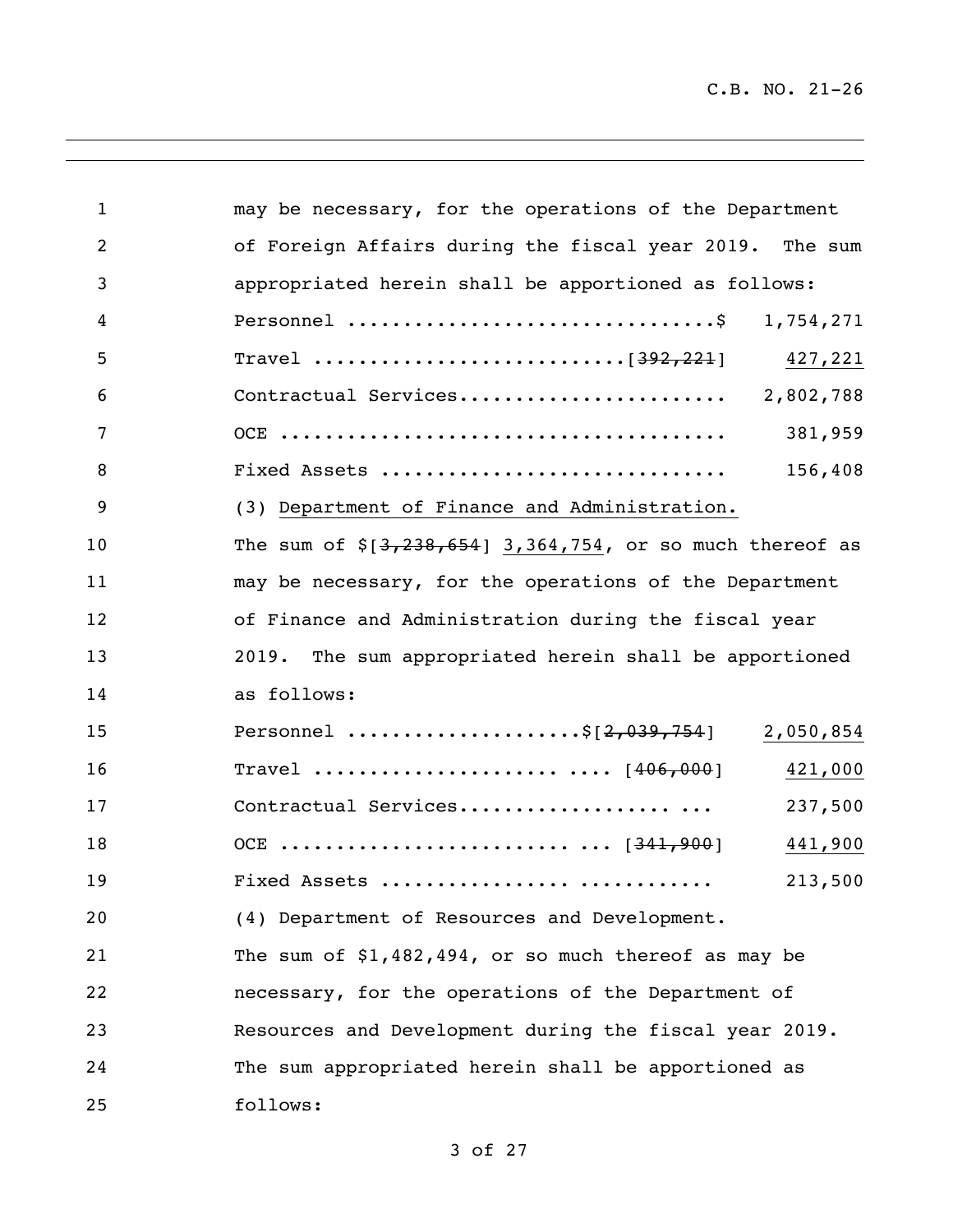÷

<u> 1980 - Johann Barnett, fransk politik (d. 1980)</u>

| $\mathbf{1}$   |                                                               | 907,313 |
|----------------|---------------------------------------------------------------|---------|
| $\overline{2}$ |                                                               | 286,791 |
| 3              | Contractual Services                                          | 59,850  |
| 4              |                                                               | 184,540 |
| 5              | Fixed Assets                                                  | 44,000  |
| 6              | (5) Department of Transportation, Communications and          |         |
| 7              | Infrastructure.                                               |         |
| 8              | The sum of $\S[2, 791, 860]$ 2,796,860, or so much thereof as |         |
| 9              | may be necessary, for the operations of the Department        |         |
| 10             | of Transportation, Communications and Infrastructure          |         |
| 11             | during the fiscal year 2019. The sum appropriated             |         |
| 12             | herein shall be apportioned as follows:                       |         |
| 13             | Personnel \$ 594,172                                          |         |
| 14             |                                                               | 305,084 |
| 15             |                                                               |         |
| 16             |                                                               | 68,600  |
| 17             | Fixed Assets                                                  | 143,000 |
| 18             | (6) Department of Health and Social Affairs.                  |         |
| 19             | The sum of \$898,182, or so much thereof as may be            |         |
| 20             | necessary, for the operations of the Department of            |         |
| 21             | Health and Social Affairs during the fiscal year 2019.        |         |
| 22             | The sum appropriated herein shall be apportioned as           |         |
| 23             | follows:                                                      |         |
| 24             |                                                               | 508,499 |
| 25             |                                                               | 154,215 |

<u> 1989 - Andrea Santa Alemania, amerikana amerikana amerikana amerikana amerikana amerikana amerikana amerikan</u>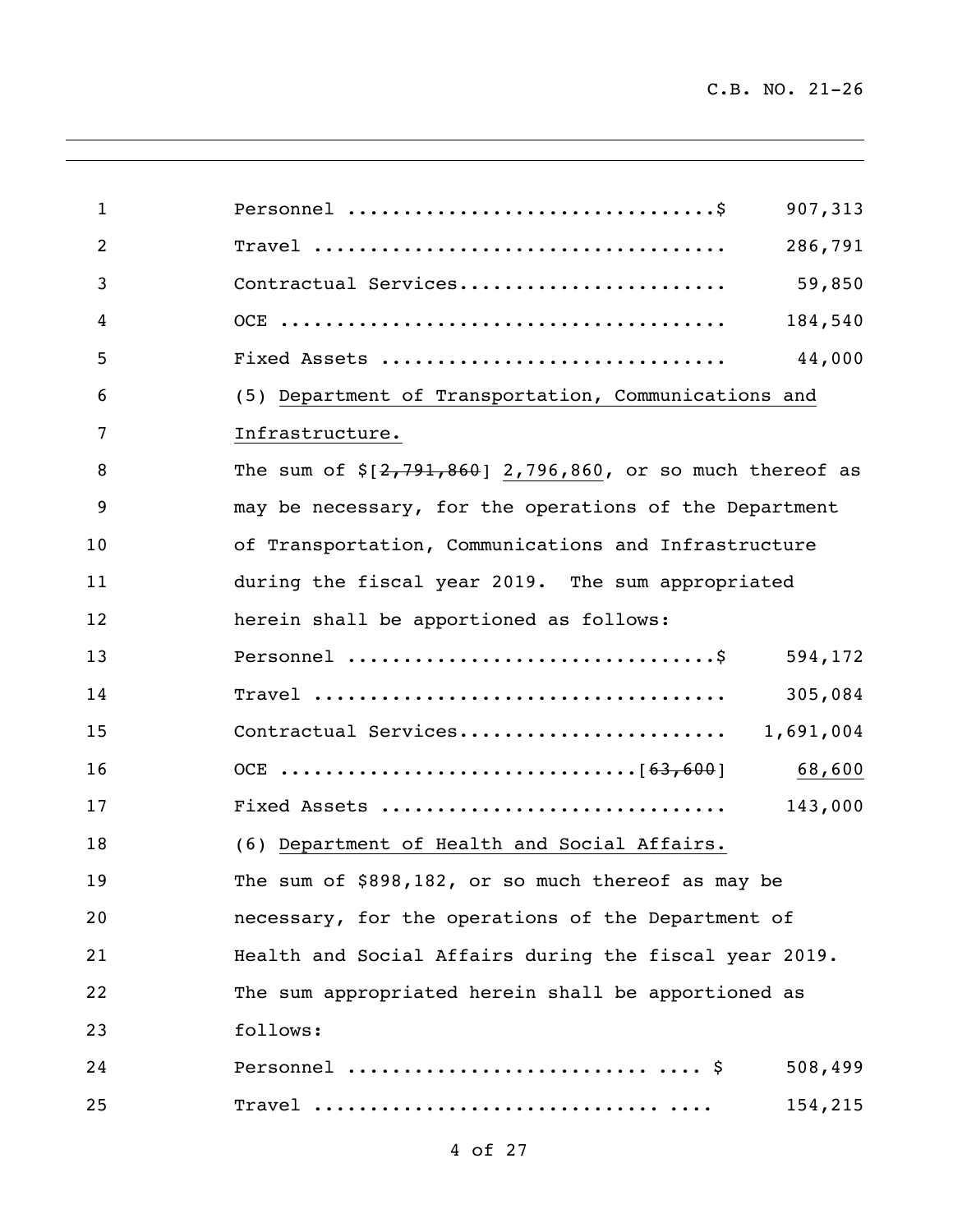<u> 1980 - Johann Barnett, fransk politik (d. 1980)</u>

| $\mathbf{1}$ | Contractual Services \$<br>118,617                      |
|--------------|---------------------------------------------------------|
| 2            | 113,851                                                 |
| 3            | 3,000                                                   |
| 4            | (7) Department of Education.                            |
| 5            | The sum of \$806,701, or so much thereof as may be      |
| 6            | necessary, for the operations of the Department of      |
| 7            | Education during the fiscal year 2019. Of the total     |
| 8            | amount of funds appropriated herein, \$350,598 shall be |
| 9            | deemed to come from funds available under the           |
| 10           | Supplemental Education Grant. The sum appropriated      |
| 11           | herein shall be apportioned as follows:                 |
| 12           | 429,123                                                 |
| 13           | 175,001                                                 |
| 14           | Contractual Services<br>159,226                         |
| 15           | 40,151                                                  |
| 16           | Fixed Assets<br>3,200                                   |
| 17           | (8) Department of Justice.                              |
| 18           | The sum of $$4,990,423$ , or so much thereof as may be  |
| 19           | necessary, for the operations of the Department of      |
| 20           | Justice during the fiscal year 2019. The sum            |
| 21           | appropriated herein shall be apportioned as follows:    |
| 22           | Personnel \$ 3,251,901                                  |
| 23           | 374,802                                                 |
| 24           | Contractual Services<br>651,977                         |
| 25           | 370,443                                                 |

<u> 1989 - Andrea Santa Andrea Andrea Andrea Andrea Andrea Andrea Andrea Andrea Andrea Andrea Andrea Andrea Andr</u>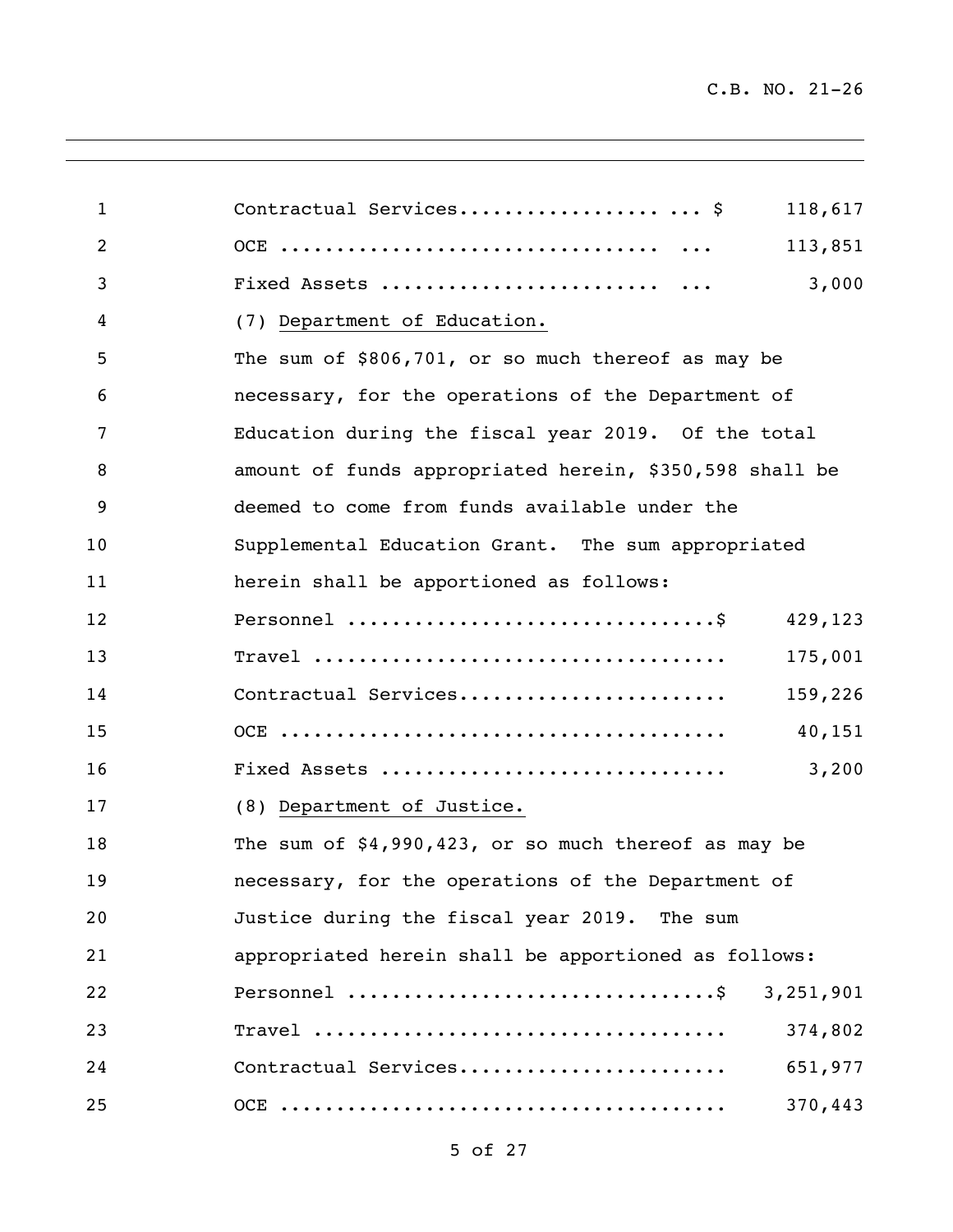| $\mathbf{1}$   | Fixed Assets $\S$ 341,300                                                      |
|----------------|--------------------------------------------------------------------------------|
| $\overline{2}$ | (9) Office of the Public Defender.                                             |
| 3              | The sum of $$1,112,151$ , or so much thereof as may be                         |
| 4              | necessary, for the operations of the Office of the                             |
| 5              | Public Defender during the fiscal year 2019. The sum                           |
| 6              | appropriated herein shall be apportioned as follows:                           |
| 7              | Personnel $\dots\dots\dots\dots\dots\dots\dots\dots\dots\dots\dots$<br>744,081 |
| 8              | 140,120                                                                        |
| 9              | Contractual Services<br>101,050                                                |
| 10             | 86,900                                                                         |
| 11             | 40,000<br>Fixed Assets                                                         |
| 12             | (10) Department of Environment, Climate Change and                             |
| 13             | Emergency Management.                                                          |
| 14             | The sum of $$841,154$ , or so much thereof as may be                           |
| 15             | necessary, for the operations of the Office of                                 |
| 16             | Environment and Emergency Management during the fiscal                         |
| 17             | year 2019. The sum appropriated herein shall be                                |
| 18             | apportioned as follows:                                                        |
| 19             | 544,055                                                                        |
| 20             | 183,379                                                                        |
| 21             | Contractual Services<br>50,000                                                 |
| 22             | 47,120                                                                         |
| 23             | 16,600<br>Fixed Assets                                                         |
| 24             | (11) Office of National Archives, Culture and Historic                         |
| 25             | Preservation.                                                                  |

<u> 1989 - Andrea Santa Alemania, amerikana amerikana amerikana amerikana amerikana amerikana amerikana amerikan</u>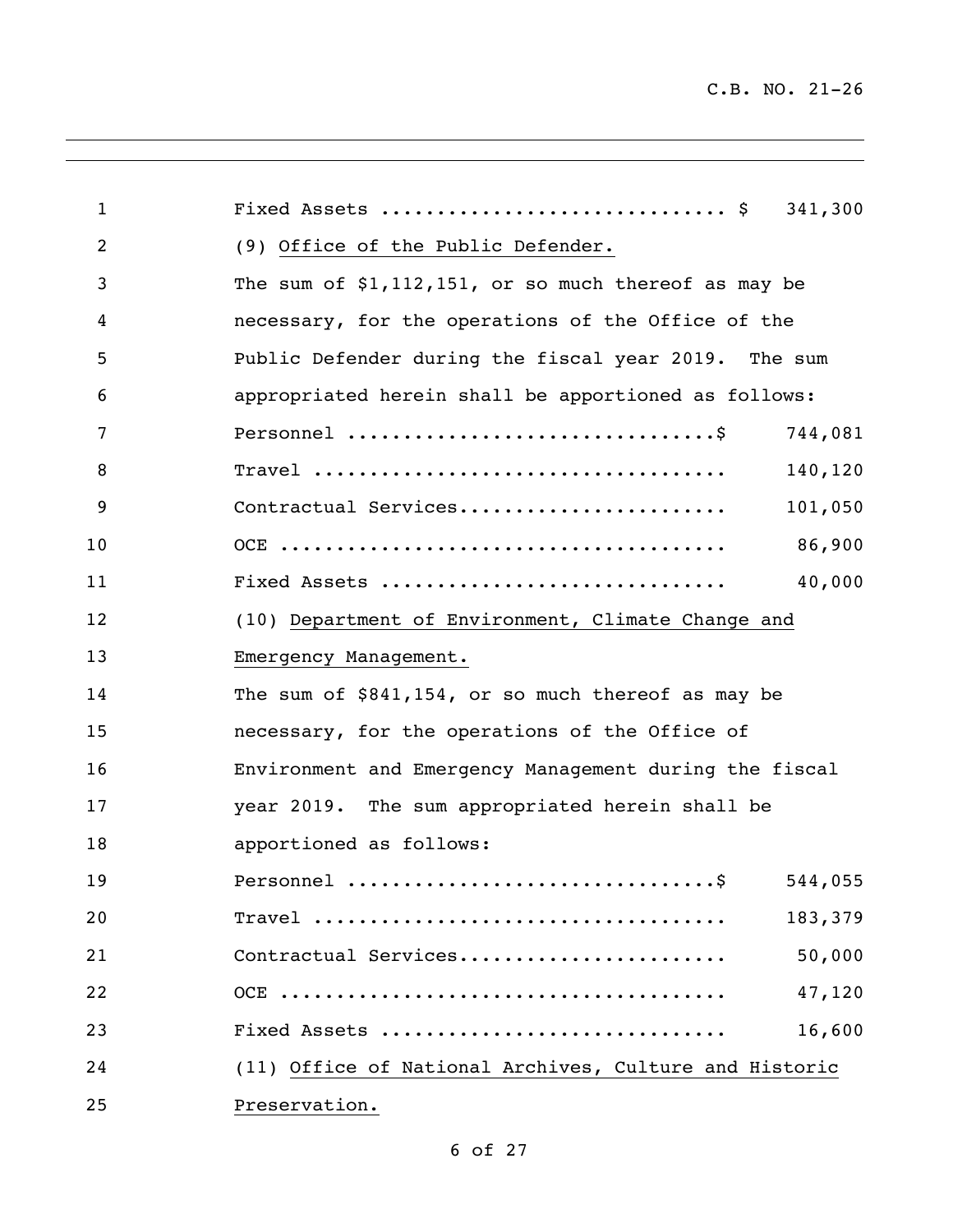<u> 1980 - Johann Barnett, fransk politik (d. 1980)</u>

| $\mathbf 1$     | The sum of \$204,891, or so much thereof as may be             |
|-----------------|----------------------------------------------------------------|
| 2               | necessary, for the operations of the Office of National        |
| 3               | Archives, Culture and Historic Preservation during the         |
| 4               | fiscal year 2019. The sum appropriated herein shall be         |
| 5               | apportioned as follows:                                        |
| 6               | 138,576                                                        |
| 7               | 35,574                                                         |
| 8               | Contractual Services<br>10,452                                 |
| 9               | 20,289                                                         |
| 10              | $-0-$ "<br>Fixed Assets                                        |
| 11              | Section 3. Section 6 of Public Law No. 20-131, as              |
| 12 <sup>°</sup> | amended by Public Law No. 20-159, is hereby further amended to |
|                 | 13 read as follows:                                            |
| 14              | "Section 6. Operating Expenses of Agencies of the              |
| 15              | National Government. The sum of \$[2,821,213]                  |
| 16              | 2,853,213 or so much thereof as may be necessary, is           |
| 17              | hereby appropriated from the General Fund of the               |
| 18              | Federated States of Micronesia for the fiscal year             |
| 19              | ending September 30, 2019, for the operations of the           |
| 20              | following boards, commissions and agencies during the          |
| 21              | fiscal year 2019. The sum appropriated by this                 |
| 22              | section shall be apportioned as follows:                       |
| 23              | (1) National Oceanic Resource Management Authority             |
| 24              | $(NORMA)$ .                                                    |
| 25              | The sum of \$868,212, or so much thereof as may be             |

<u> 1989 - Andrea Santa Alemania, amerikana amerikana amerikana amerikana amerikana amerikana amerikana amerikan</u>

of 27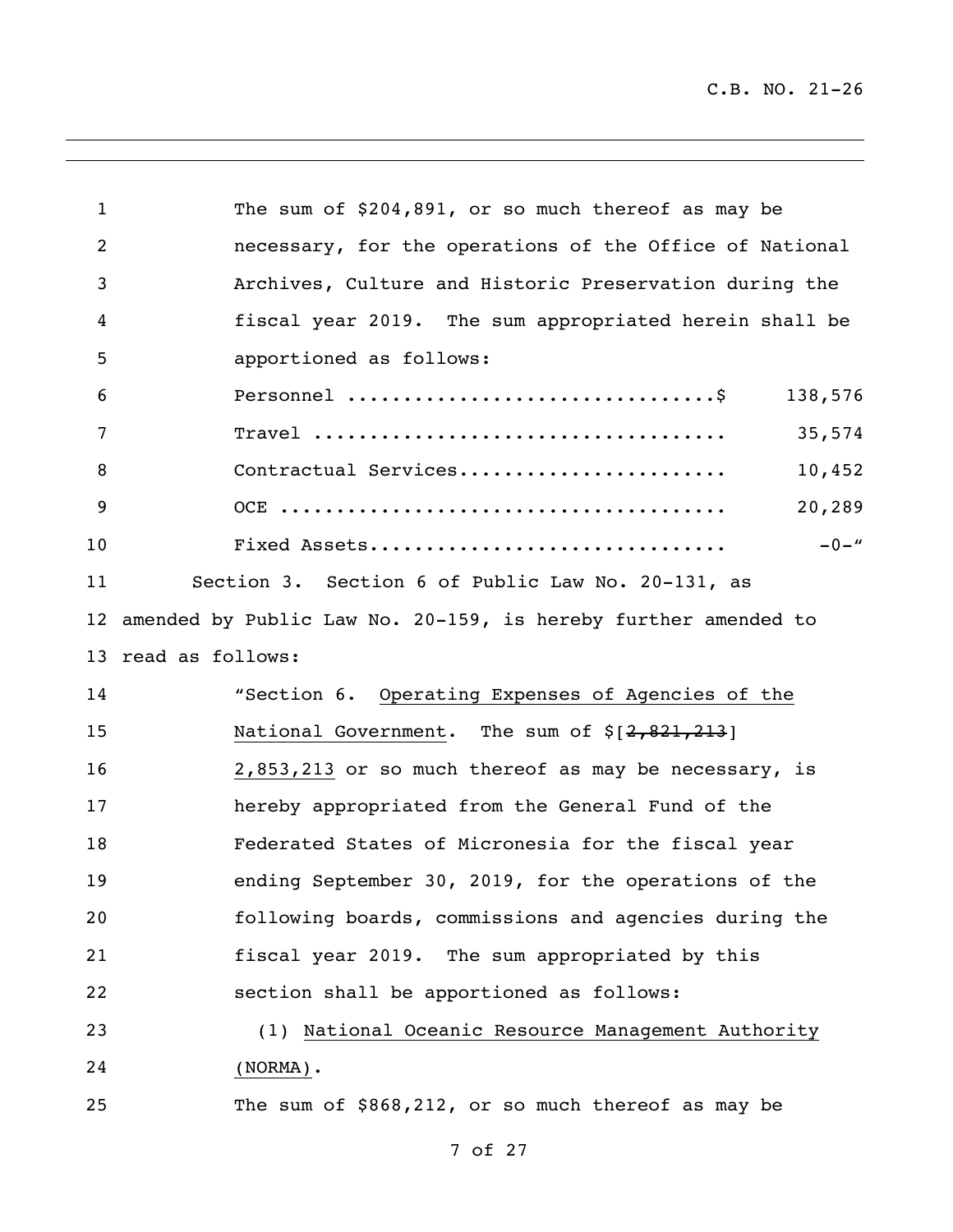| $\mathbf{1}$   | necessary, for the operations of NORMA for the fiscal                               |         |
|----------------|-------------------------------------------------------------------------------------|---------|
| $\overline{2}$ | year 2019. The sum appropriated herein shall be                                     |         |
| 3              | apportioned as follows:                                                             |         |
| 4              |                                                                                     | 396,464 |
| 5              |                                                                                     | 195,698 |
| 6              | Contractual Services                                                                | 202,750 |
| 7              |                                                                                     | 73,300  |
| 8              | Fixed Assets                                                                        | $-0-$   |
| 9              | (2) Board of Regents (COM-FSM).                                                     |         |
| 10             | The sum of \$115,000, or so much thereof as may be                                  |         |
| 11             | necessary, for the operations of the Board of Regents,                              |         |
| 12             | COM-FSM during the fiscal year 2019. The sum                                        |         |
| 13             | appropriated herein shall be apportioned as follows:                                |         |
| 14             | $Personnel \ldots \ldots \ldots \ldots \ldots \ldots \ldots \ldots \ldots \ldots \$ | $-0-$   |
| 15             |                                                                                     | $-0-$   |
| 16             | Contractual Services                                                                | $-0-$   |
| 17             |                                                                                     |         |
| 18             |                                                                                     | $-0-$   |
| 19             | (3) FSM Banking Board.                                                              |         |
| 20             | The sum of $\S[220, 552]$ 252,552, or so much thereof as                            |         |
| 21             | may be necessary, for the operations of FSM Banking                                 |         |
| 22             | Board during the fiscal year 2019. The sum                                          |         |
| 23             | appropriated herein shall be apportioned as follows:                                |         |
| 24             |                                                                                     | 93,068  |
| 25             |                                                                                     | 84,726  |

<u> 1989 - Andrea Santa Alemania, amerikana amerikana amerikana amerikana amerikana amerikana amerikana amerikan</u>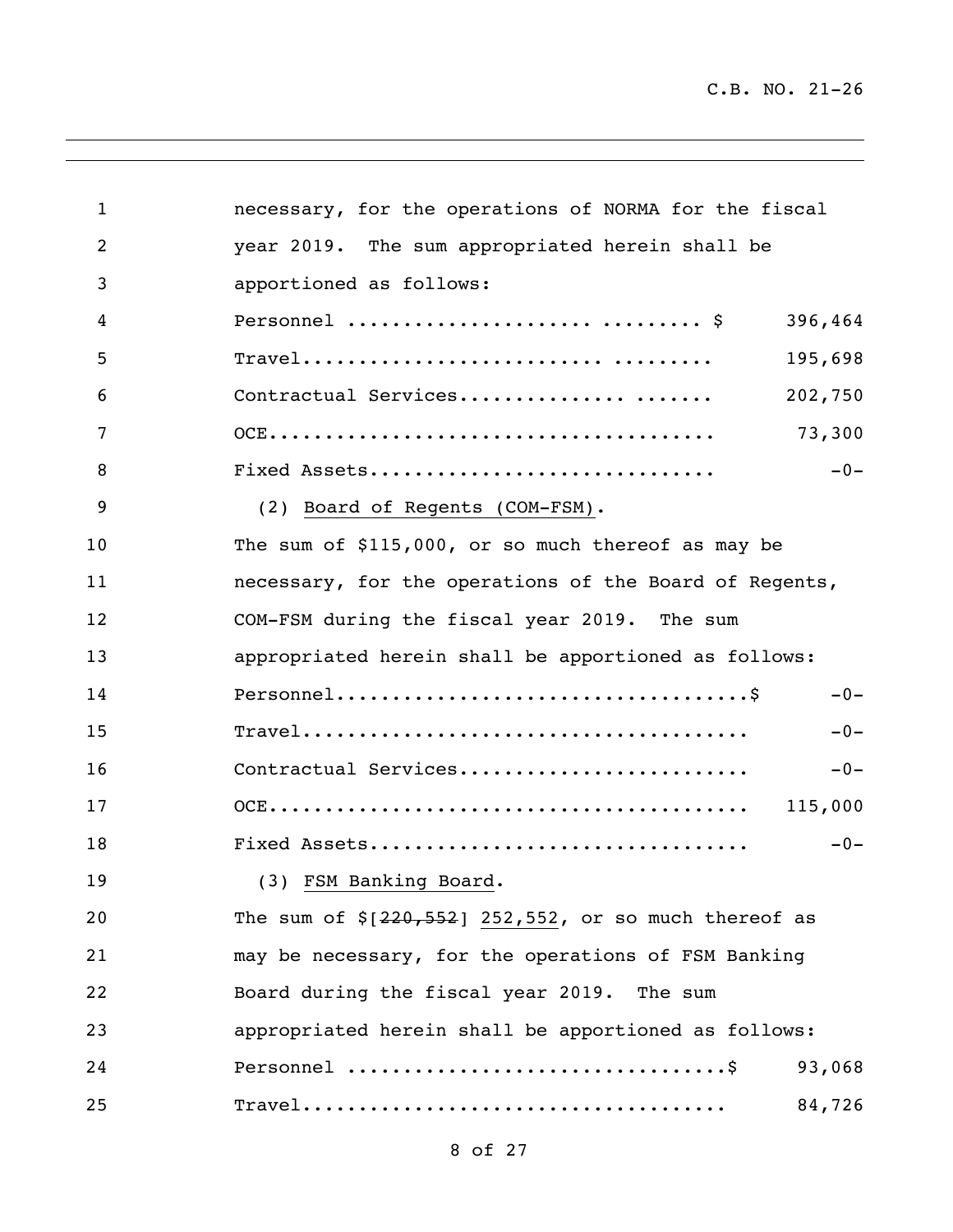| $\mathbf{1}$   | Contractual Services \$<br>22,225                              |
|----------------|----------------------------------------------------------------|
| $\overline{2}$ | 19,033                                                         |
| 3              | 33,500                                                         |
| 4              | (4) FSM Insurance Board.                                       |
| 5              | The sum of \$633,270, or so much thereof as may be             |
| 6              | necessary, for the operations of FSM Insurance Board           |
| 7              | during the fiscal year 2019. The sum appropriated              |
| 8              | herein shall be apportioned as follows:                        |
| 9              | 119,805                                                        |
| 10             | 76,420                                                         |
| 11             | Contractual Services<br>414,255                                |
| 12             | 20,790                                                         |
| 13             | Fixed Assets<br>2,000                                          |
| 14             | (5) FSM Postal Services.                                       |
| 15             | The sum of \$984,179, or so much thereof as may be             |
| 16             | necessary, for the operations of the National Postal           |
| 17             | Services during the fiscal year 2019. The sum                  |
| 18             | appropriated herein shall be apportioned as follows:           |
| 19             |                                                                |
| 20             | 70,542                                                         |
| 21             | Contractual Services<br>207,119                                |
| 22             | 151,657                                                        |
| 23             | 21,000''<br>Fixed Assets                                       |
| 24             | Section 4. Section 8 of Public Law No. 20-131, as              |
| 25             | amended by Public Laws Nos. 20-154, 20-159, 20-174, 20-187 and |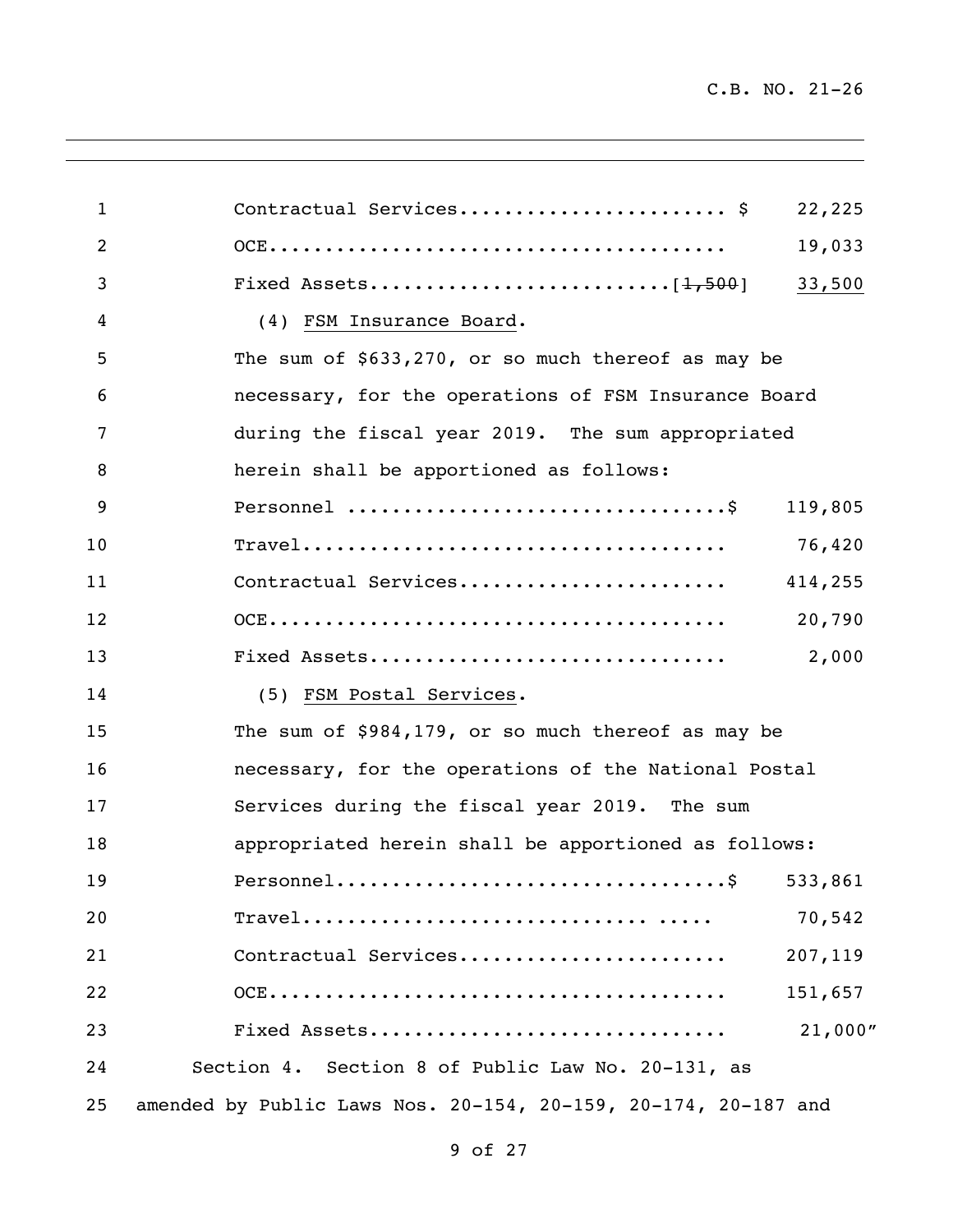| $\mathbf{1}$   | 21-03, is hereby further amended to read as follows:                   |  |  |
|----------------|------------------------------------------------------------------------|--|--|
| $\overline{2}$ | "Section 8. Grants, Subsidies and Contributions.<br>The                |  |  |
| 3              | sum of $\S[20, 601, 055]$ 21,075,835, or so much thereof as            |  |  |
| 4              | may be necessary, is hereby appropriated from the                      |  |  |
| 5              | General Fund of the Federated States of Micronesia for                 |  |  |
| 6              | the fiscal year ending September 30, 2019, for the                     |  |  |
| 7              | following grants, subsidies and contributions during                   |  |  |
| 8              | fiscal year 2019. The sum appropriated by this                         |  |  |
| 9              | section shall be apportioned as follows:                               |  |  |
| 10             | (1) Office of the President.                                           |  |  |
| 11             | (a) Asia-Pacific Institute for Broadcasting                            |  |  |
| 12             | 4,500<br>Development $(AIBD)$ .  \$                                    |  |  |
| 13             | 800<br>(b) Asia-Pacific Broadcasting Union                             |  |  |
| 14             | (c) Pacific Island News Association<br>350                             |  |  |
| 15             | (d) Asia Pacific Investment<br>250                                     |  |  |
| 16             | 50,000<br>(e) Former Presidents' Allowance                             |  |  |
| 17             | (f) Joint Committee on Compact Review                                  |  |  |
| 18             | and Planning (JCRP) $\ldots \ldots \ldots \ldots$ [655,000]<br>825,000 |  |  |
| 19             | $(g)$ Presidential inauguration $\ldots$ .<br>400,000                  |  |  |
| 20             | (h) Settlement efforts of Foreign                                      |  |  |
| 21             | Labor Claim in Chuuk<br>65,000                                         |  |  |
| 22             | (2) Department of Foreign Affairs.                                     |  |  |
| 23             | 57,000<br>The Forum Secretariat.<br>(a)                                |  |  |
| 24             | 65,000<br>(b) Secretariat for Pacific Community                        |  |  |
| 25             | $(c)$ ESCAP<br>5,000                                                   |  |  |

<u> 1989 - Andrea Santa Andrea Andrea Andrea Andrea Andrea Andrea Andrea Andrea Andrea Andrea Andrea Andrea Andr</u>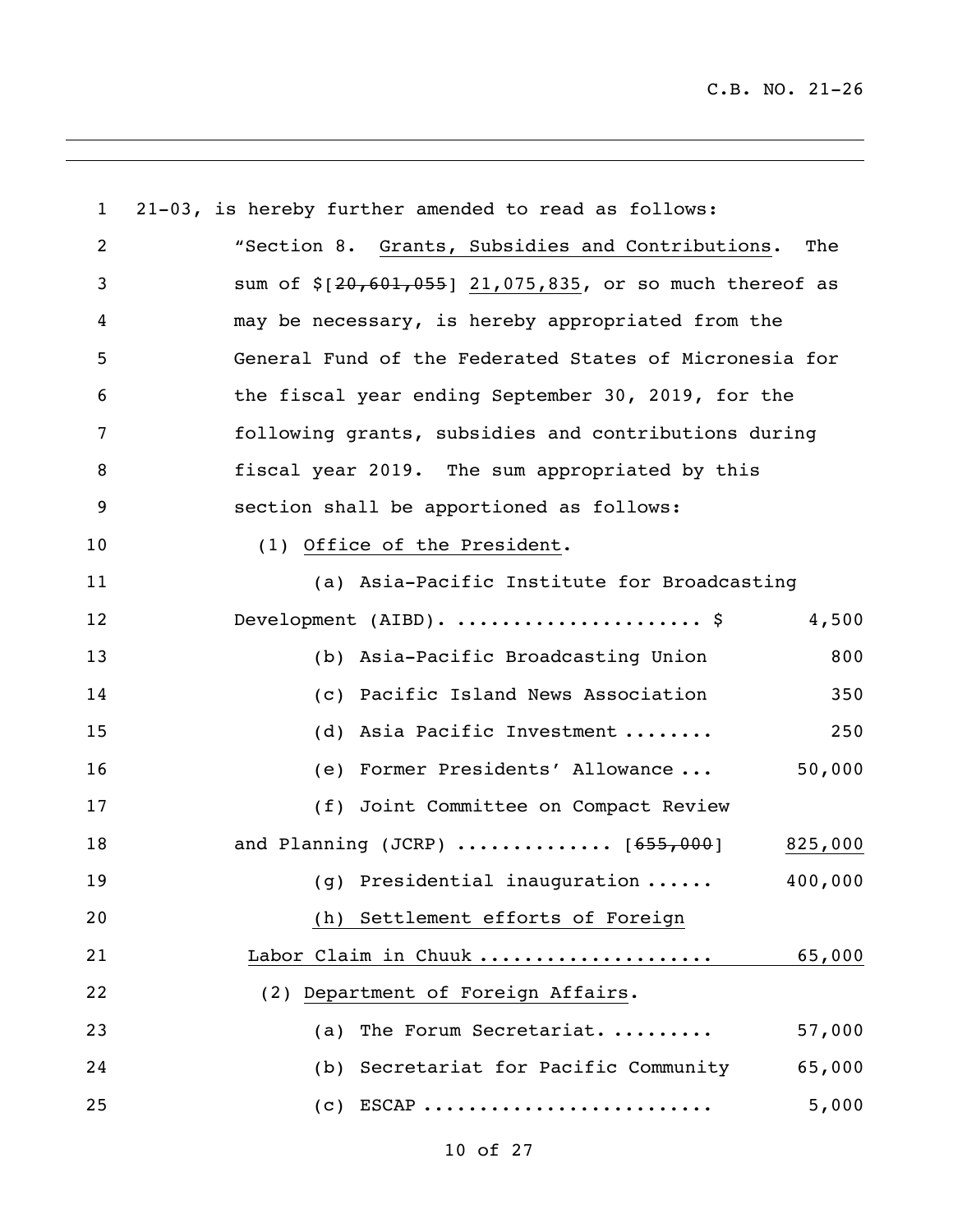$\overline{\phantom{0}}$ 

| $\mathbf{1}$   | (d) UN Membership Fee $\frac{1}{2}$           | 50,000  |  |
|----------------|-----------------------------------------------|---------|--|
| $\overline{2}$ | (e) East-West Center                          | 5,000   |  |
| 3              | (f) ACP Cotonou Membership Fees               | 17,000  |  |
| 4              | SPC Office Rental $[29,670]$<br>(g)           | 30,950  |  |
| 5              | Pacific Island Forum<br>(h)                   | $-0-$   |  |
| 6              | $(i)$ SIS Program                             | 10,000  |  |
| 7              | IOM Membership Fee<br>(j)                     | 600     |  |
| 8              | $(k)$ SPC Host Grant                          | 20,000  |  |
| 9              | (1) First Regular Session of the              |         |  |
| 10             | Twenty-First Congress - Travel for            |         |  |
| 11             | Honorary Consuls                              | 50,000  |  |
| 12             | (m) FSM Consulate Guam - Early                |         |  |
| 13             | Termination of lease fees                     | 34,343  |  |
| 14             | (3) Department of Finance and Administration. |         |  |
| 15             | (a) $CTA-OCO$ Membership fee                  | 14,024  |  |
| 16             | (b) Maintenance Fee for Financial             |         |  |
| 17             | Management Information System (FMIS)          | 55,000  |  |
| 18             | $(c)$ PITTA – CTA                             | 9,000   |  |
| 19             | (d) ADB, IMF & Budget, Finance                |         |  |
| 20             | Policy Consultations                          | 25,000  |  |
| 21             | Macro Economist Advisor<br>(e)                | 200,000 |  |
| 22             | Global Forum Membership Fee<br>(f)            | 26,000  |  |
| 23             | PFTAC Membership Fee<br>(g)                   | 20,000  |  |
| 24             | CTA Conference<br>(h)                         | 35,000  |  |
| 25             | (i) FSM Trust Fund board member               |         |  |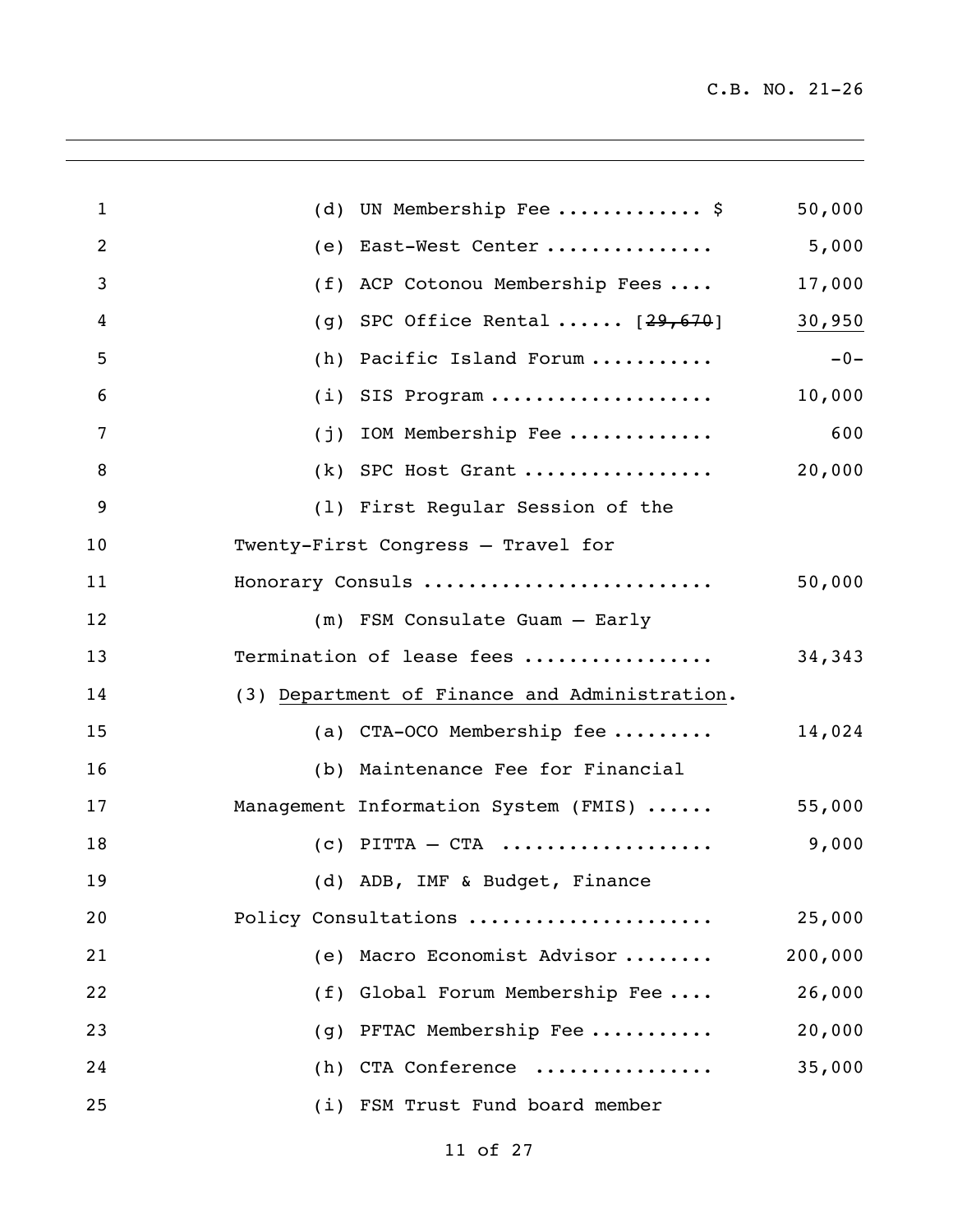| $\mathbf{1}$   | travel to initiate investment dialogue  \$<br>26,000                               |
|----------------|------------------------------------------------------------------------------------|
| $\overline{2}$ | (j) Finance Conference, including                                                  |
| 3              | 15,000<br>Replenishment of past expenditure - Pohnpei                              |
| 4              | (4) Department of Resources and Development.                                       |
| 5              | (a) Pacific Islands Development                                                    |
| 6              | Program (PIDF)<br>15,000                                                           |
| 7              | (b) Forum Fisheries Agency (FFA) Fee<br>62,638                                     |
| 8              | (c) Pacific Asian Travel                                                           |
| 9              | Association (PATA)<br>6,000                                                        |
| 10             | (d) United Nations Development                                                     |
| 11             | Program (UNDP) $\ldots \ldots \ldots \ldots \ldots \ldots \ldots \ldots$<br>30,000 |
| 12             | (e) Micronesian Challenge                                                          |
| 13             | Endowment Fund<br>100,000                                                          |
| 14             | 4,800<br>(f) Food Agriculture Organization FAO                                     |
| 15             | 530<br>(g) Western Forestry Leadership Coalition                                   |
| 16             | 60,000<br>(h) Matching to SPC Projects                                             |
| 17             | 10,000<br>(i) Micronesian Challenge                                                |
| 18             | 2,500<br>(j) Micronesian Cruise Association.                                       |
| 19             | (k) South Pacific Tourism Organization 8,000                                       |
| 20             | (1) International Animal Health                                                    |
| 21             | Organization (OIE)<br>23,000                                                       |
| 22             | 250<br>$(m)$ IRENA                                                                 |
| 23             | (n) Micronesia Trade Committee<br>30,000                                           |
| 24             | (o) Convention on Biological                                                       |
| 25             | Diversity (CBD)<br>1,000                                                           |
|                |                                                                                    |

<u> 1989 - Andrea Santa Alemania, amerikana amerikana amerikana amerikana amerikana amerikana amerikana amerikan</u>

of 27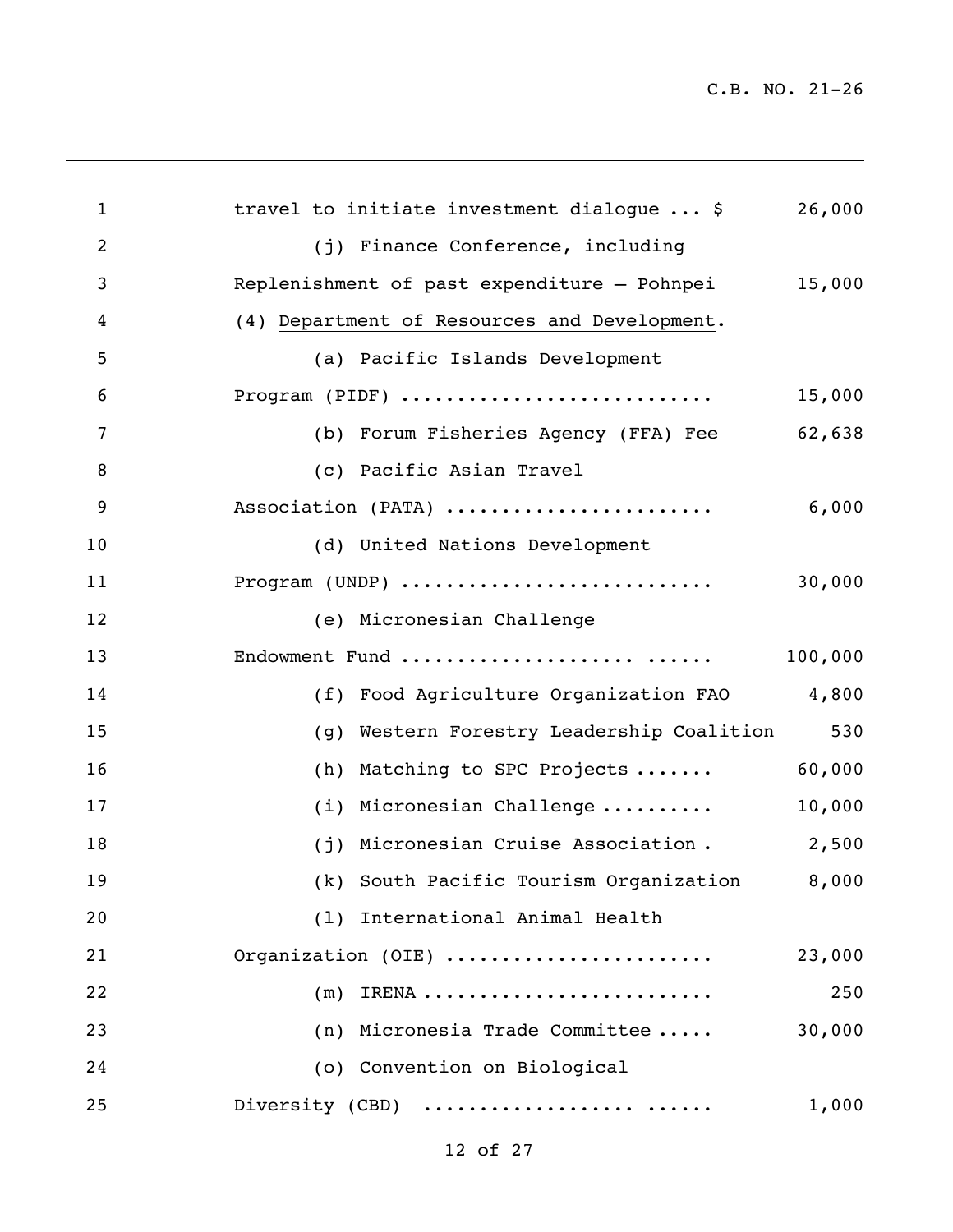| IFAD $\frac{1}{2}$<br>$\mathbf{1}$<br>(p)                | 500    |
|----------------------------------------------------------|--------|
| $\overline{2}$<br>Micronesian Island Forum (MIF).<br>(q) | 15,000 |
| 3<br>UNIDO Membership Dues<br>(r)                        | 1,000  |
| MIF Membership and Contribution<br>4<br>(S)              | 15,000 |
| (5) Department of Health and Social Affairs.<br>5        |        |
| (a) UNFPA<br>6                                           | 3,000  |
| 7<br>WHO<br>(b)                                          | 4,650  |
| 8<br>FSM Sport Association<br>(C)                        | $-0-$  |
| 9<br>PIHOA<br>(d)                                        | 20,000 |
| 10<br>(e) Territorial Health                             | 4,000  |
| 11<br>(f) National Board of Nursing and                  |        |
| Medical Licensing<br>12                                  | 45,000 |
| 13<br>Red Cross<br>(g)                                   | 70,000 |
| 14<br>Vaccine Purchase<br>(h)                            | 50,000 |
| 15<br>UN Women<br>(i)                                    | 1,000  |
| Drug Quality Testing Project<br>16<br>(j)                | 4,000  |
| National Therapeutics &<br>17<br>(k)                     |        |
| Standards Committee<br>18                                | 17,000 |
| 19<br>(1) Anti-microbial resistance (AMR)                | 10,000 |
| 20<br>(m) FSM Vector Surveillance &                      |        |
| Control Project<br>21                                    | 70,000 |
| 22<br>(n) Prior year obligations for                     |        |
| 23<br>maternal & child health program staff              |        |
| 24<br>moved to state offices                             | 4,766  |
| 25<br>(o) Supplemental Psychiatrist need                 |        |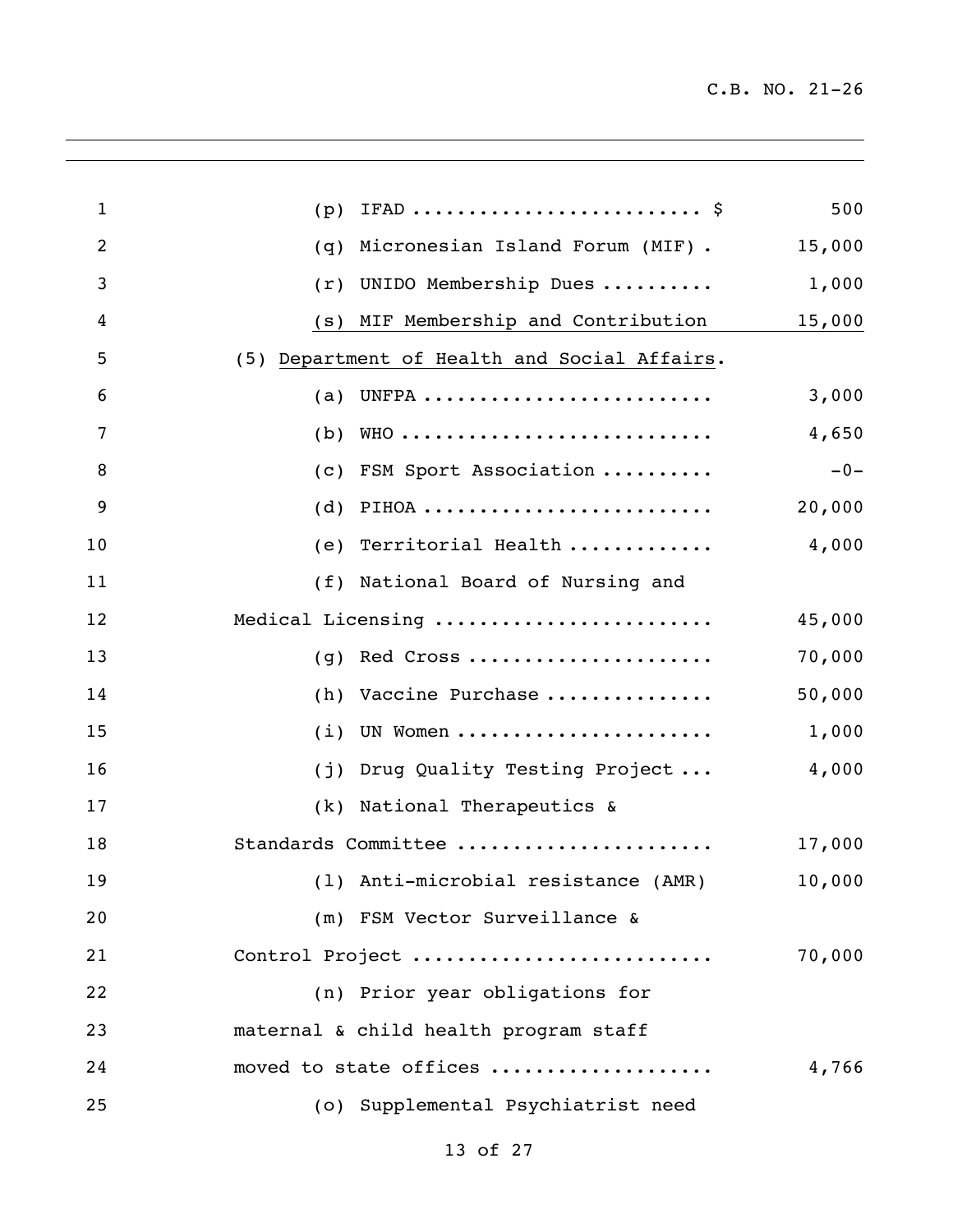$\overline{\phantom{0}}$ 

| 1              | to assist existing Department of HS&A               |
|----------------|-----------------------------------------------------|
| $\overline{2}$ | activities and support DOJ activities               |
| 3              | under HT victims/witnesses  \$<br>10,000            |
| 4              | $(p)$ 2019 Pacific Games<br>150,000                 |
| 5              | (6) Department of Education.                        |
| 6              | 600,000<br>(a) Aid for Non-Public Schools           |
| 7              | 40,000<br>(b) Aid to CMI Students                   |
| 8              | 150,000<br>(c) Aid to PCC Students                  |
| 9              | National Scholarship 2,250,000<br>(d)               |
| 10             | National Close-up<br>75,000<br>(e)                  |
| 11             | 275,000<br>Merit Scholarship<br>(f)                 |
| 12             | 100,000<br>Aid to FSM Students in Japan<br>(g)      |
| 13             | 50,000<br>(h) Caroline College & Pastoral Institute |
| 14             | 50,000<br>(i) Faithwalk Christian College           |
| 15             | (7) Department of Transportation, Communications    |
| 16             | and Infrastructure.                                 |
| 17             | (a) Asia Pacific Telecommunity<br>11,000            |
| 18             | International Telecommunication<br>(b)              |
| 19             | 20,867<br>Union                                     |
| 20             | 28,050<br>$(c)$ ICAO                                |
| 21             | 600,000<br>(d) FSM Capital Energy                   |
| 22             | (e) Micronesian Shipping                            |
| 23             | Commission (MSC)<br>25,000                          |
| 24             | (f) Fuel and Provisions for Caroline                |
| 25             | Voyager and Navigator<br>1,345,830                  |
|                |                                                     |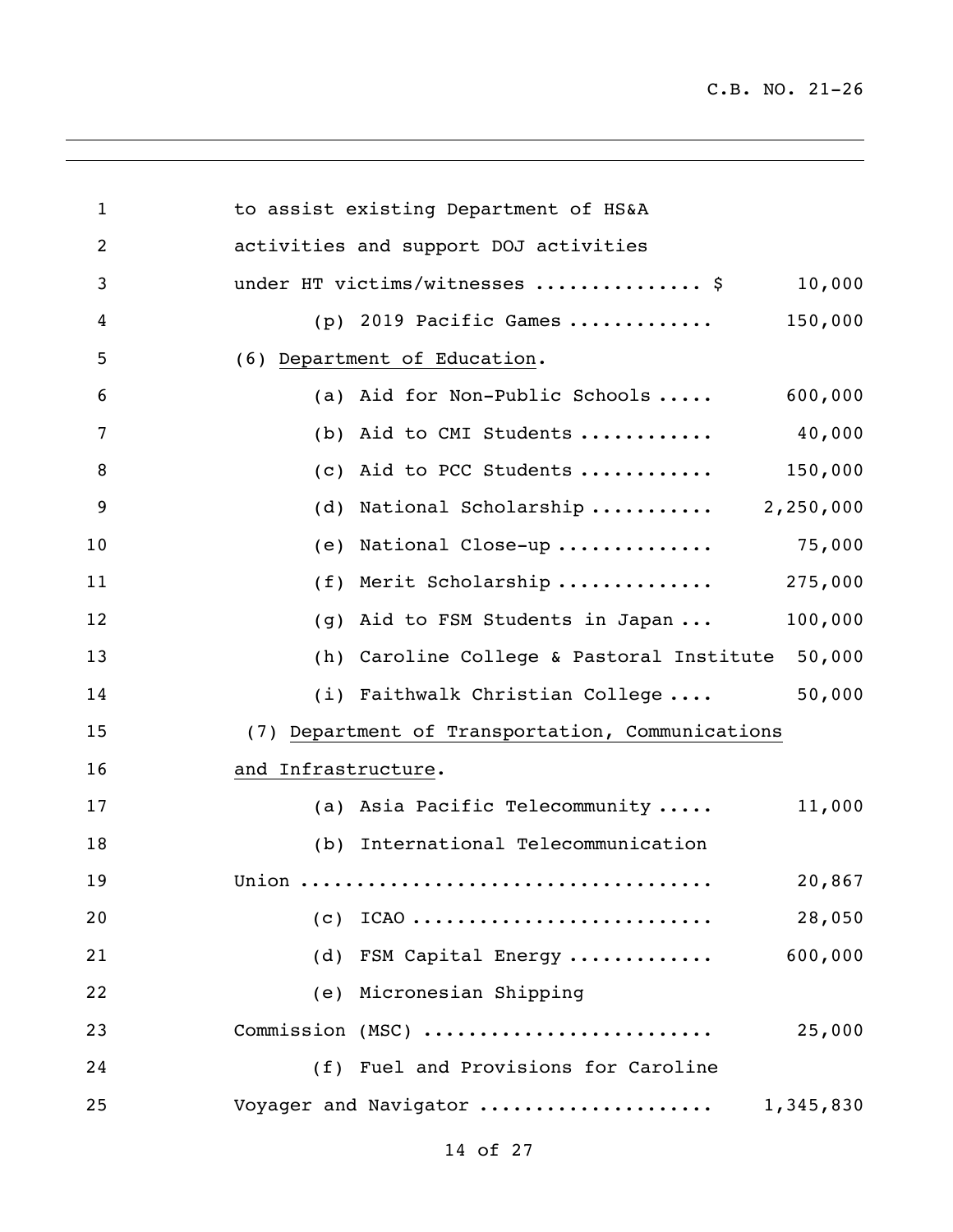| $\mathbf{1}$   | (g) Shipping and prior years             |         |
|----------------|------------------------------------------|---------|
| $\overline{2}$ | costs and obligations including for      |         |
| 3              | contractual services  \$                 | 98,465  |
| 4              | (h) Ship crews: current and prior        |         |
| 5              | years overtime obligations               | 130,000 |
| 6              | (8) Department of Justice.               |         |
| 7              | (a) State Joint Law Enforcement: Kosrae  | 30,000  |
| 8              | (b) State Joint Law Enforcement: Pohnpei | 50,000  |
| 9              | (c) State Joint Law Enforcement: Chuuk   | 100,000 |
| 10             | (d) State Joint Law Enforcement: Yap     | 30,000  |
| 11             | (e) Police Academy                       | 200,000 |
| 12             | (f) Settlement of Civil Action Nos.      |         |
| 13             | $2013-036$ , $2017-027$ , and $2017-029$ | 21,198  |
| 14             | (g) Fuel Subsidy                         | 100,000 |
| 15             | (h) Contract for Mr. Jim Stovall for     |         |
| 16             | legal support for JCRP                   | 160,000 |
| 17             | (i) National & State Anti Human          |         |
| 18             | Trafficking Conference                   | 60,000  |
| 19             | (j) National Police Contractual for NP   |         |
| 20             | Office Lease in Kosrae                   | 15,000  |
| 21             | (k) National Police furniture for NP     |         |
| 22             | Office - Kosrae                          | 10,000  |
| 23             | (1) National Police OCE for              |         |
| 24             | $NP$ Office - Kosrae                     | 7,000   |
| 25             | (m) Immigration and Labor: current and   |         |
|                |                                          |         |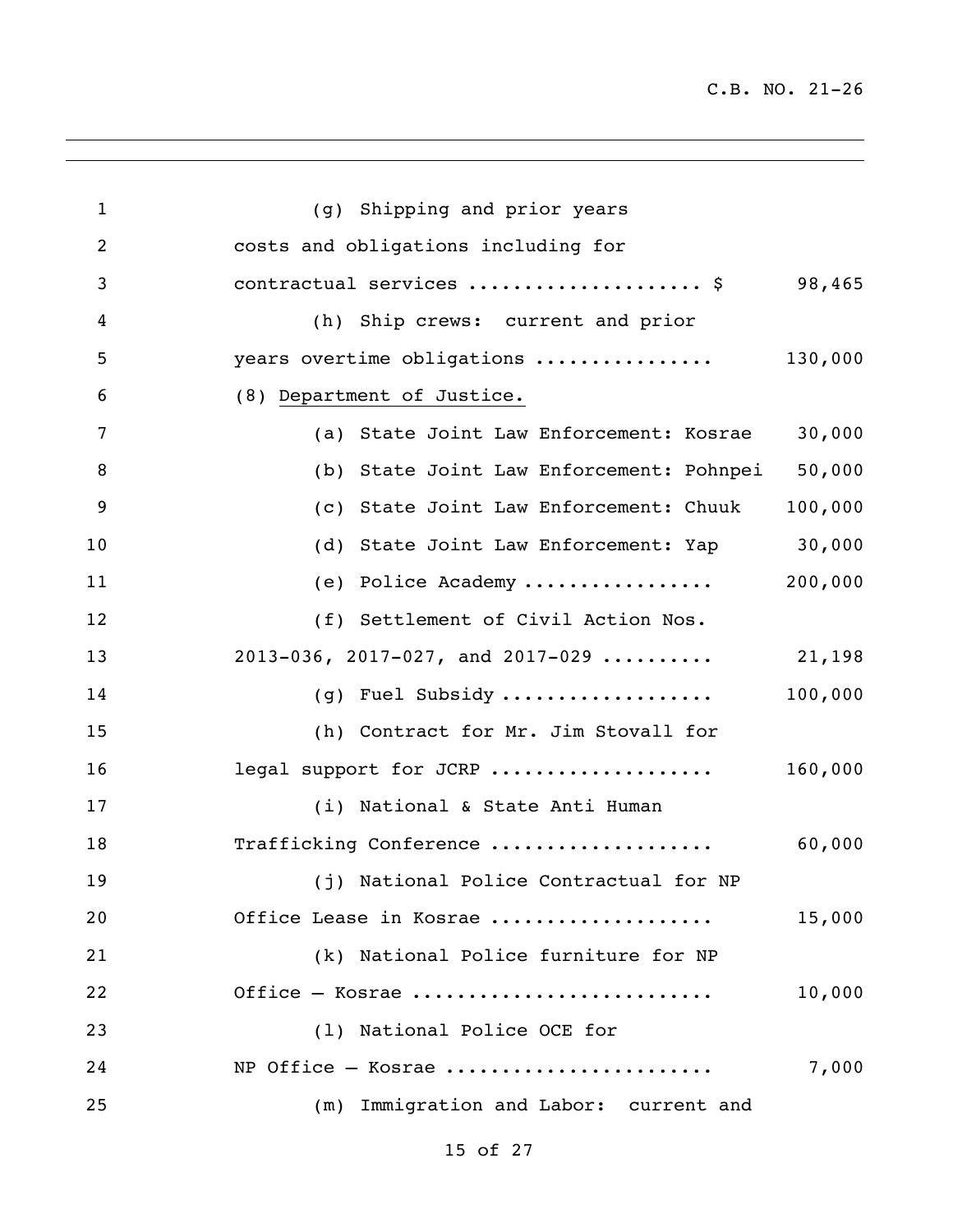| 1  | 60,000<br>prior years overtime obligations  \$      |
|----|-----------------------------------------------------|
| 2  | 40,000<br>$(n)$ MIF Security                        |
| 3  | (o) Costs relating to litigation                    |
| 4  | cases/settlement and litigation activities,         |
| 5  | including PII Litigation/Arbitration.  1,250,000    |
| 6  | (p) FY16/FY17 Obligations                           |
| 7  | for James Stovall<br>160,000                        |
| 8  | (9) Congress of the Federated States of Micronesia. |
| 9  | IPU Conferences<br>250,000<br>(a)                   |
| 10 | 50,000<br>(b) Climate Change Conferences            |
| 11 | $(C)$ ACP<br>30,000                                 |
| 12 | $(d)$ APPU<br>$-0-$                                 |
| 13 | $(e)$ APPF<br>50,000                                |
| 14 | (f) Staff Upgrade<br>25,000                         |
| 15 | 50,000<br>World Bank-IMF Annual Meeting<br>(g)      |
| 16 | 30,000<br>MRA Conference in Japan<br>(h)            |
| 17 | 30,000<br>(i) Fisheries Meetings                    |
| 18 | IPU Annual Dues<br>12,500<br>(j)                    |
| 19 | (k) COFA Alliance National Network(CANN)<br>25,000  |
| 20 | (1) Travel to Investment Advisor                    |
| 21 | 70,000                                              |
| 22 | (m) Compact Historical Project<br>150,000           |
| 23 | (n) Twenty-First Congress-Inauguration<br>50,000    |
| 24 | (10) Department of Environment, Climate Change and  |
| 25 | Emergency Management                                |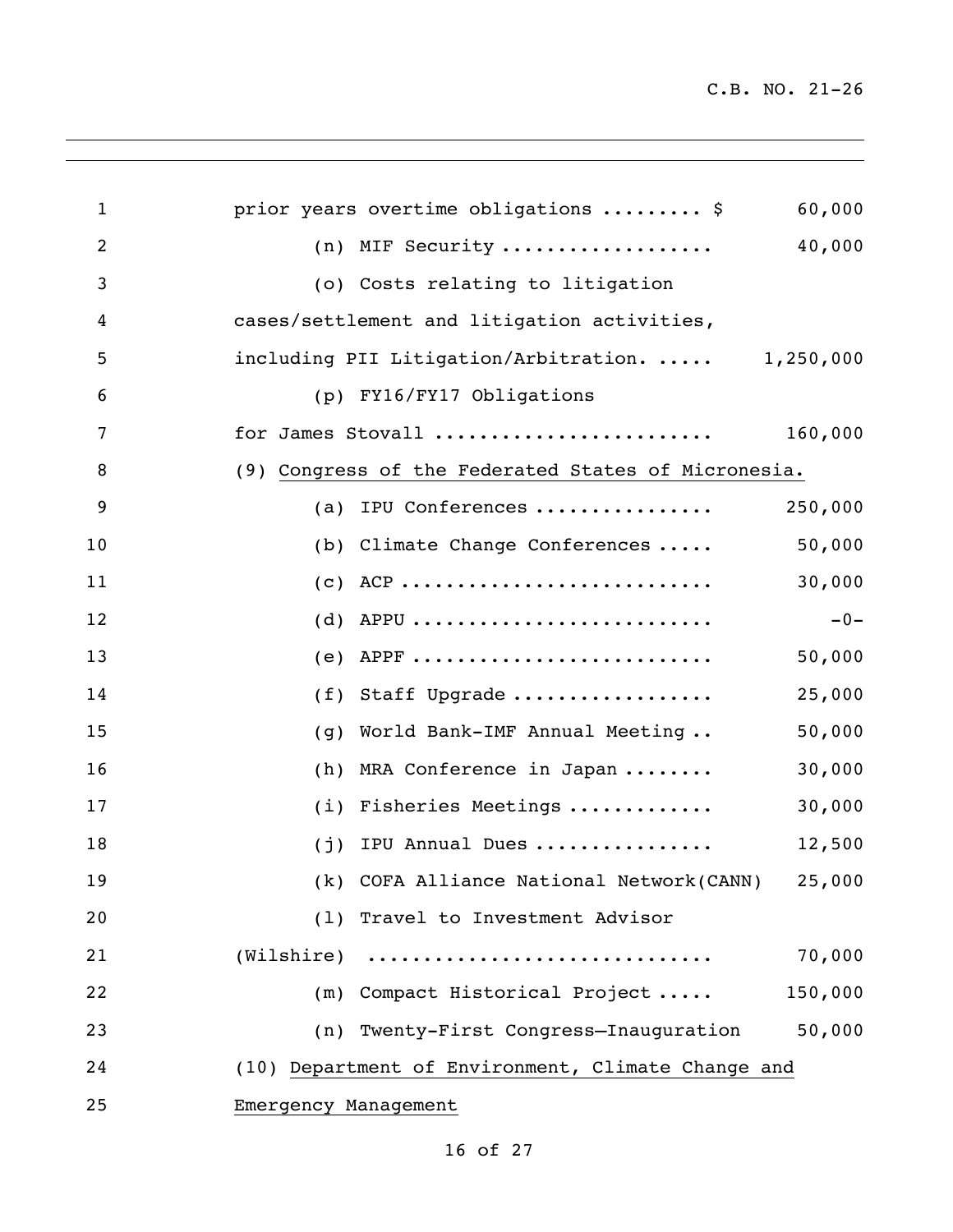| $\mathbf{1}$   | (a)          |                                                  | 835    |
|----------------|--------------|--------------------------------------------------|--------|
| $\overline{2}$ | (b)          | UNFCCC                                           | 325    |
| 3              | (c)          | UNCCD                                            | 195    |
| 4              | (d)          | SPREP Membership                                 | 10,768 |
| 5              | (e)          | Waigani Convention                               | 1,190  |
| 6              | (f)          | SPREP-Noumea Convention                          | 1,764  |
| 7              | (g)          | Earth Day Activities                             | 15,000 |
| 8              | (h)          | 6 <sup>th</sup> Bi-Annual Environment Conference | 20,000 |
| 9              | (i)          | FSM FEMA Disaster Matching                       | $-0-$  |
| 10             | (j)          | Basel Convention                                 | 197    |
| 11             | (k)          | Kyoto Protocol                                   | 484    |
| 12             | (1)          | WMO Membership                                   | 15,000 |
| 13             |              | (m) FSM Disaster Fund Matching (DAEF) 200,000    |        |
| 14             | (11)         | Office of National Archive, Culture and Historic |        |
| 15             | Preservation |                                                  |        |
| 16             | (a)          | UNESCO                                           | 4,000  |
| 17             | (b)          | $NCSHPO$                                         | 2,760  |
| 18             |              | $(c)$ PARBICA                                    | 100    |
| 19             |              |                                                  | 100    |
| 20             |              | $(e)$ WHC                                        | 54     |
| 21             |              | $(f)$ Library Fee                                | 50     |
| 22             |              | (12) Other Grants, Subsidies and Contributions   |        |
| 23             |              | (a) COM Board Meeting                            | 5,000  |
| 24             |              | (b) COM-FSM Treaty Obligation                    | 25,000 |
| 25             |              | (c) FSM Social Security Administration 1,000,000 |        |
|                |              |                                                  |        |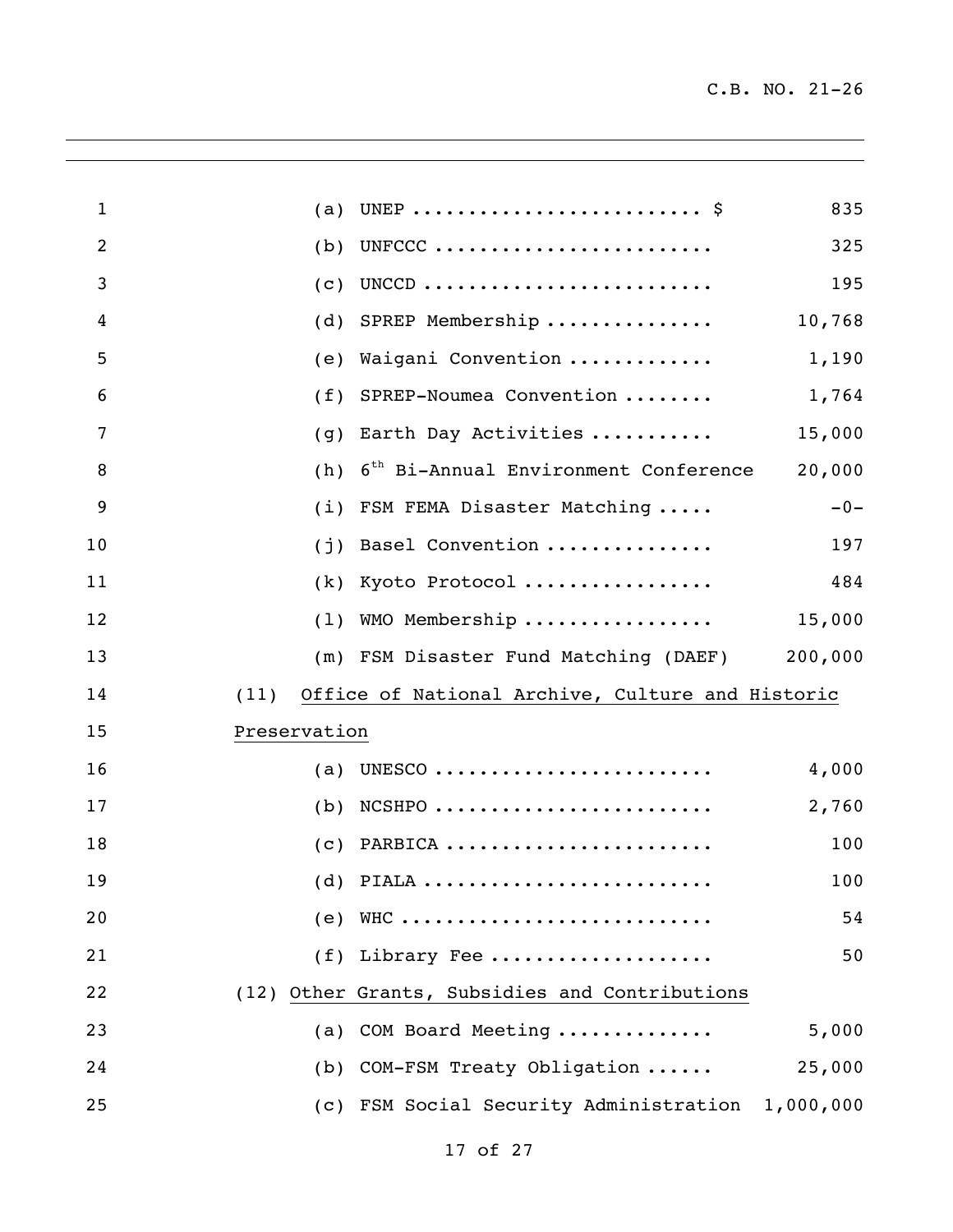| $\mathbf{1}$   | (d) FSM National Government                  |         |
|----------------|----------------------------------------------|---------|
| $\overline{2}$ | Employee's Health Insurance Plan  \$         | $-0-$   |
| 3              | (e) State Judiciaries: Kosrae                | 40,000  |
| 4              | (f) State Judiciaries: Pohnpei               | 60,000  |
| 5              | State Judiciaries: Chuuk<br>(g)              | 110,000 |
| 6              | (h) State Judiciaries: Yap                   | 40,000  |
| 7              | (i) Micronesian Legal Services               |         |
| 8              | Corporation (MLSC)                           | 250,000 |
| 9              | (j) NORMA - WCPFC Tuna Commission Fee        | 257,284 |
| 10             | Independence Day Activities<br>(k)           | 50,000  |
| 11             | (1) MLFC Loan Payment                        | 260,000 |
| 12             | Single Audit Fee (FY 2018) $\ldots$ .<br>(m) | 460,000 |
| 13             | (n) Staff Housing $[585,000]$                | 635,000 |
| 14             | (o) Recruitment and Repatriation             | 223,218 |
| 15             | 2019 General Election<br>(p)                 | 350,000 |
| 16             | Legal and Advocacy Services<br>(q)           |         |
| 17             | in Washington D.C. $(ABP)$ 2,000,000         |         |
| 18             | $(r)$ MiCare arrears                         | 650,000 |
| 19             | (s) Caroline Island Air: Subsidy  375,000    |         |
| 20             | (t) Postal Services-prior year               |         |
| 21             | grievance for Mr. Ramirez                    | 1,500   |
| 22             | (u) NORMA-Contribution to FSM                |         |
| 23             | Transparency in Tuna Technology (T3) for     |         |
| 24             | electronic monitoring                        | 50,000  |
| 25             | (v) Micro Games - Outstanding                |         |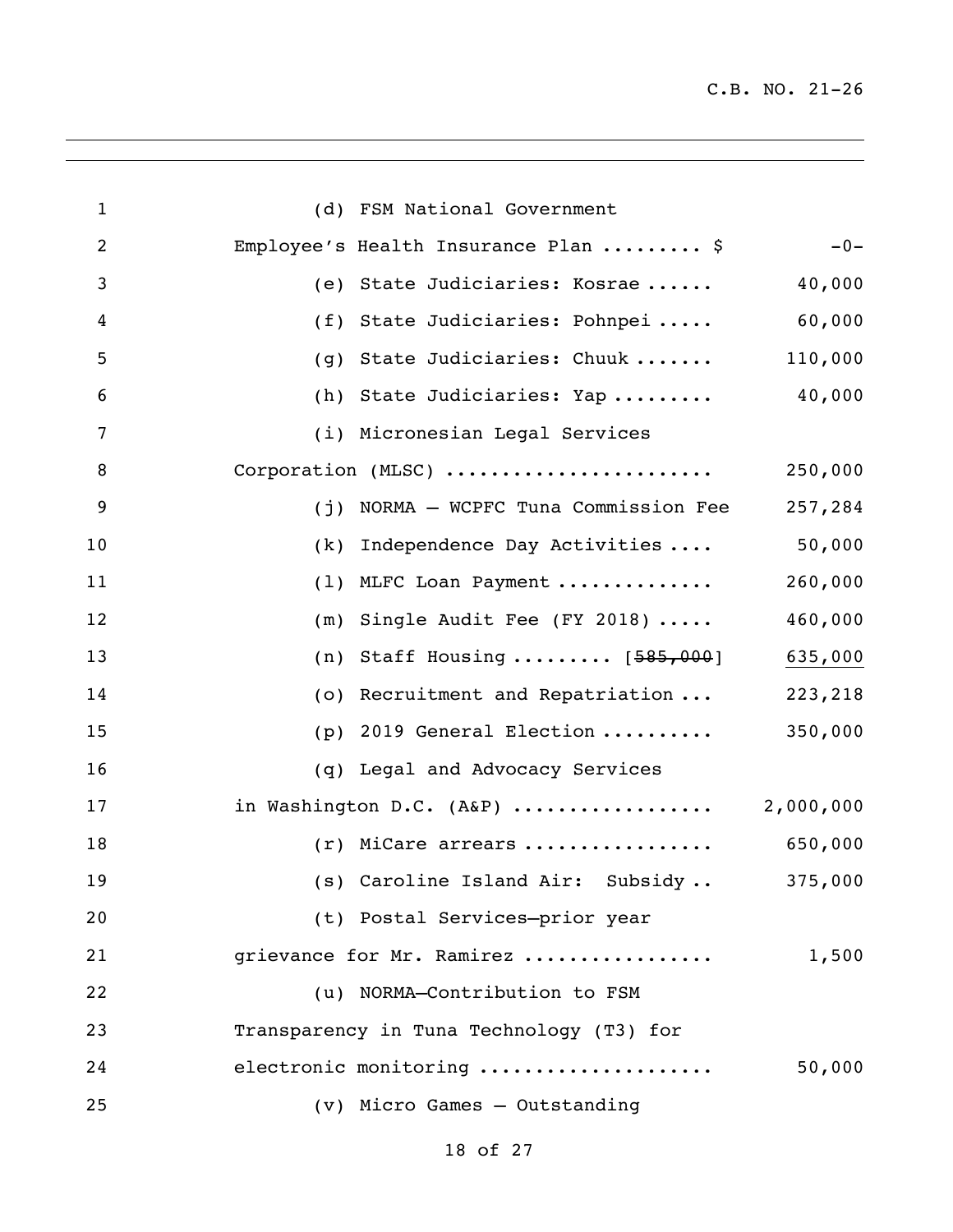| $\mathbf{1}$   | obligations  \$                              | 50,000  |
|----------------|----------------------------------------------|---------|
| $\overline{2}$ | $(w)$ MiCare - Subsidy                       | 500,000 |
| 3              | (x) Junior Leadership                        |         |
| 4              | and Junior Statesmen Programs - to be        |         |
| 5              | apportioned as follows:                      | 200,000 |
| 6              | $(1)$ Kosrae                                 | 50,000  |
| 7              | $(2)$ Pohnpei                                | 50,000  |
| $\, 8$         | $(3)$ Chuuk                                  | 50,000  |
| 9              |                                              | 50,000  |
| 10             | $(y)$ MLSC Subsidy $-$ to be apportioned     |         |
| 11             | as follows:                                  | 200,000 |
| 12             | $(1)$ Kosrae                                 | 50,000  |
| 13             | $(2)$ Pohnpei                                | 50,000  |
| 14             | $(3)$ Chuuk                                  | 50,000  |
| 15             |                                              | 50,000" |
| 16             | (z) DOJ-outstanding payables,                |         |
| 17             | including prior years, to various vendors    |         |
| 18             | & payment of annual leaves                   | 24,927  |
| 19             | (z1) FY2019 Special Election                 | 190,015 |
| 20             | (z2) FSM Postal Services - outstanding       |         |
| 21             | prior years obligations lease for Chuuk      |         |
| 22             | Post Office (Deal Fair)                      | 2,983   |
| 23             | (z3) Replenishment of reprogrammed           |         |
| 24             | funds as a result of emergency declaration . | 180,000 |
| 25             | (z4) President's Office current              |         |

<u> 1989 - Andrea Santa Andrea Andrea Andrea Andrea Andrea Andrea Andrea Andrea Andrea Andrea Andrea Andrea Andr</u>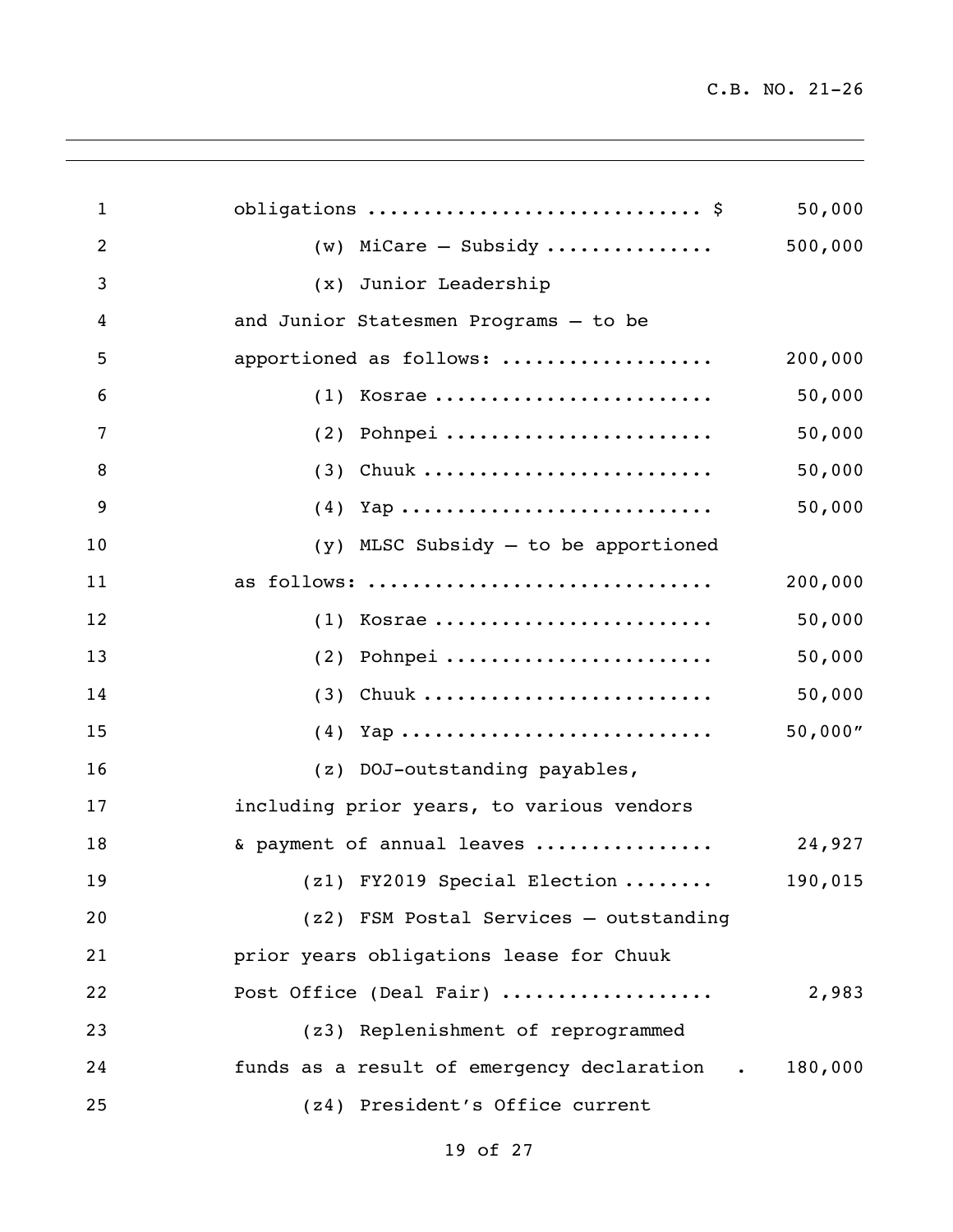| $\mathbf{1}$   | and prior years outstanding obligations  \$                      | 50,994  |
|----------------|------------------------------------------------------------------|---------|
| $\overline{2}$ | (z5) Pacific Missionary Aviation-                                |         |
| 3              |                                                                  | 100,000 |
| 4              | (z6) Department of Foreign Affairs (acting                       |         |
| 5              | capacity for more than 90 days - Carl Apis) 32,390               |         |
| 6              | (z7) Department of Finance (acting                               |         |
| 7              | capacity for more than 90 days - Rose Nakanaga 6,841             |         |
| 8              | (z8) Office of President - residential                           |         |
| 9              | security and furnishing and related purposes.                    | 40,000  |
| 10             | (z9) Office of President renovation.                             | 30,000  |
| 11             | (z10) Personnel Office prior year obligation                     |         |
| 12             | for acting capacity                                              | 26,500  |
| 13             | (z11) Department of Finance prior year                           |         |
| 14             | outstanding utility cost for Yap CTA                             |         |
| 15             | & Finance Field Offices                                          | 30,000  |
| 16             | (z12) Department of TC&I prior year obligation                   |         |
| 17             | for services rendered by PMU                                     | 46,500  |
| 18             | (z13) NACH current and prior year obligation                     |         |
| 19             | for UNESCO                                                       | 20,500  |
| 20             | (z14) Department of Health and Social Affairs                    |         |
| 21             | prior year contractual obligations                               | 44,000  |
| 22             | (z15) FSM Country Review processes                               |         |
| 23             | under UNCAC and related activities                               | 6,000"  |
| 24             | Section 5. Section 9 of Public Law No. 20-131, as amended        |         |
| 25             | by Public Laws Nos. 20-154, 20-159, 20-172, 20-187 and 21-03, is |         |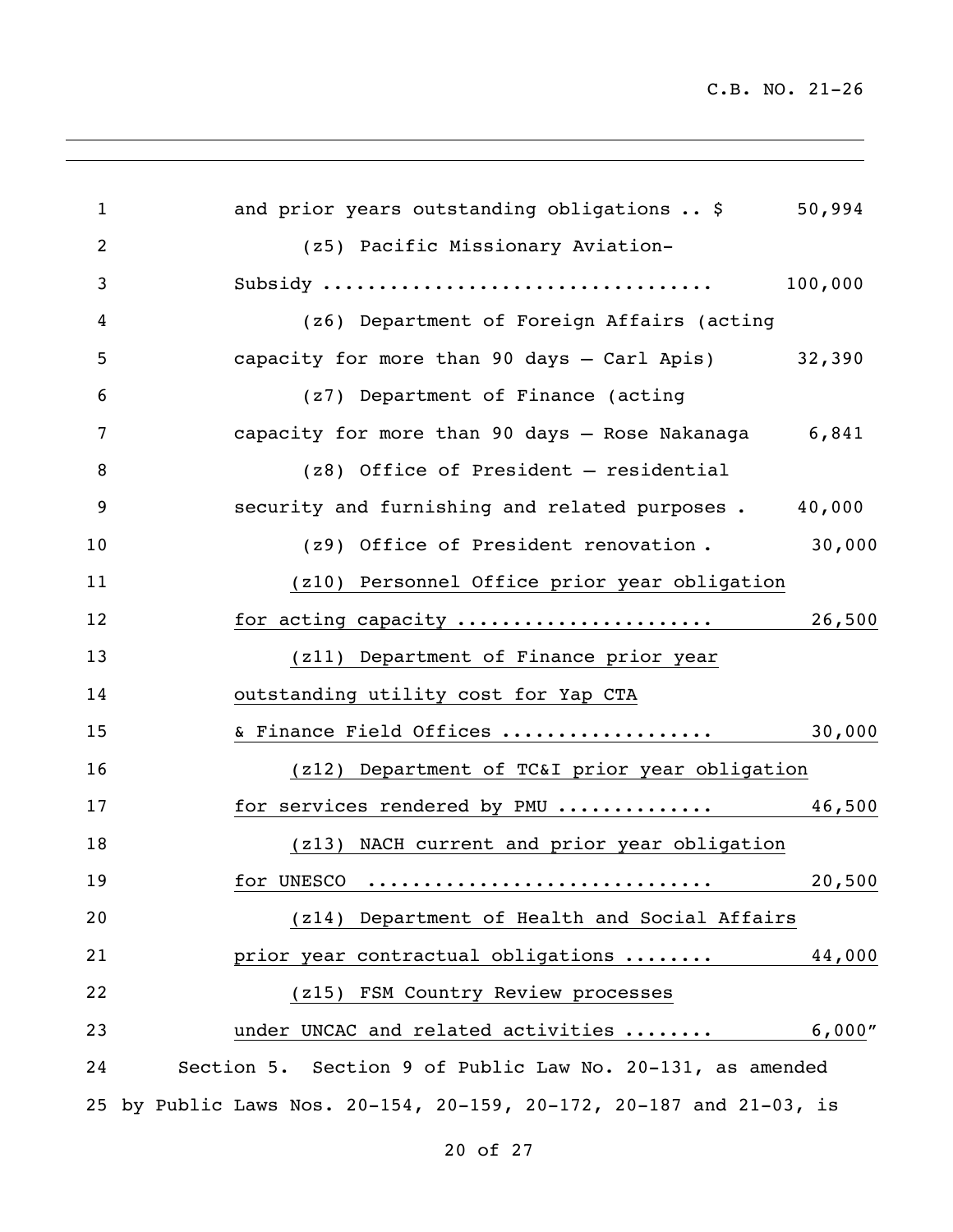hereby further amended to read as follows: "Section 9. Capital and Human Resources Development. 3 The sum of \$[35,977,187] 38,501,837, or so much thereof as may be necessary, is hereby appropriated from the General Fund of the Federated States of Micronesia for the fiscal year ending September 30, 2019, for the following capital improvements, development programs, and projects and human resources development. Of the total amount of funds appropriated herein, \$1,256,025 shall be deemed to come from funds available under the Supplemental Education Grant and \$1,000,000 shall be deemed to come from funds available under the Compact Sector Grants. The sum appropriated by this section shall be apportioned as follows: (1) College of Micronesia – FSM. 16 (a) College of Micronesia-FSM ..... \$ 4,050,000 (b) FSM Fisheries and Maritime Institute (FMI) ........................... 875,611 (c) College of Micronesia— FSM SEG Funding ........................... 689,948 (d) COM—FSM Building Infrastructure Project .................... -0- (e) COM—FSM Endowment Fund ......... 316,000 (2) Department of Finance and Administration (a) FSM Warehouse Lease and Maintenance 40,000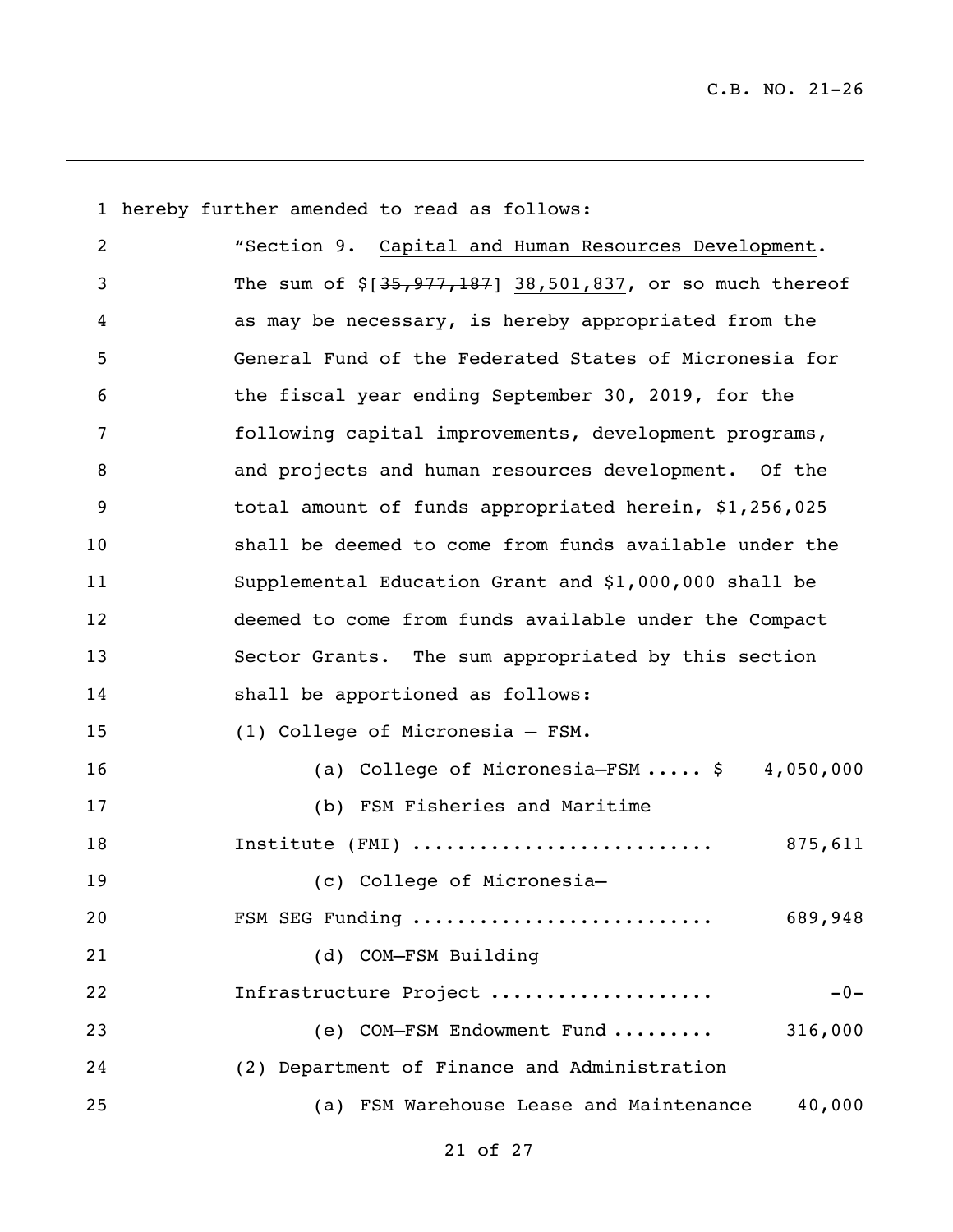| $\mathbf{1}$   | (b) PCD Awareness and Training $\ldots$ , \$ | 15,000    |
|----------------|----------------------------------------------|-----------|
| $\overline{2}$ | (3) Department of Resources and Development  |           |
| 3              | (a) FSM Association of Chamber of            |           |
| 4              | Commerce/Support to COC                      | 67,000    |
| 5              | (b) R&D SNLC                                 | 60,000    |
| 6              | (c) National Coastal Fisheries               |           |
| 7              | Monitoring Team                              | 16,325    |
| 8              | (d) Strengthening Organizational             |           |
| 9              | Planning, Management & Accountability        |           |
| 10             | Capacity of National/State Private Sector    |           |
| 11             | Organizations in the FSM                     | 42,319    |
| 12             | (e) 2018/19 Household Income                 |           |
| 13             | and Expenditure Survey                       | 155,000   |
| 14             | $(f)$ 2020 CPH                               | 1,516,315 |
| 15             | (g) Enhancing Tourism: Kosrae -              |           |
| 16             | subsidy to the Office of the Governor of     |           |
| 17             | the State of Kosrae; PROVIDED THAT, no       |           |
| 18             | funds shall be used for travel expenses      | 500,000   |
| 19             | (h) Enhancing Tourism: Pohnpei               | 750,000   |
| 20             | $(i)$ Enhancing Tourism: Chuuk - to be       |           |
| 21             | apportioned as follows:                      | 750,000   |
| 22             | (1) Chuuk Visitors Bureau                    | 230,000   |
| 23             | (2) Environmental Protection                 |           |
| 24             | Agency - Solid Waste Program                 | 200,000   |
| 25             | (3) Department of Agriculture -              |           |
|                |                                              |           |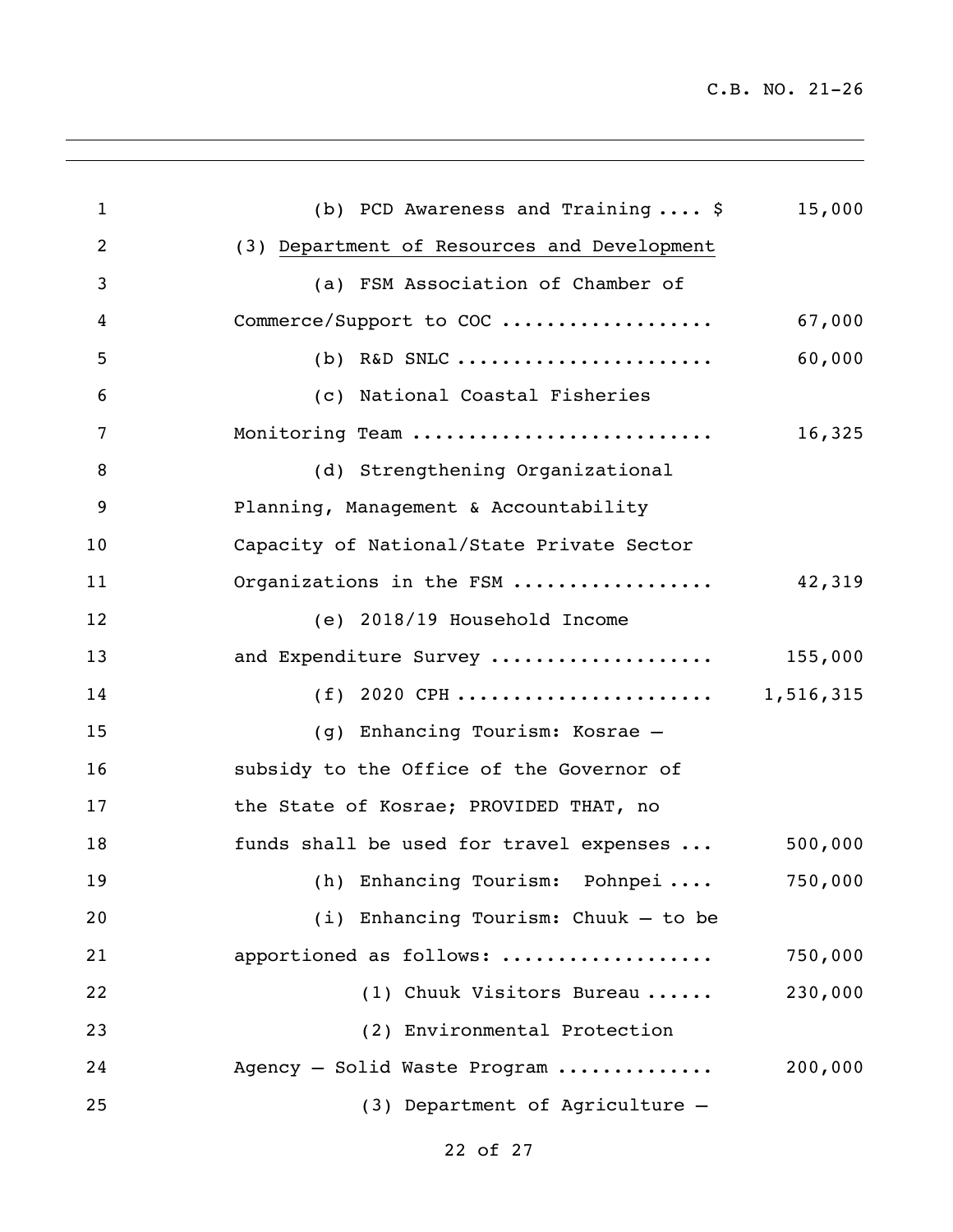| 1              | Forestry & Conservation  \$<br>100,000               |
|----------------|------------------------------------------------------|
| $\overline{2}$ | (4) Department of Marine                             |
| 3              | Resources - Watershed Protection & Invasive          |
| 4              | Species Plan<br>200,000                              |
| 5              | 20,000<br>$(5)$ CWC                                  |
| 6              | (j) Enhancing Tourism: Yap - to                      |
| 7              | be apportioned as follows:<br>500,000                |
| 8              | 50,000<br>(1) Yap Chamber of Commerce                |
| 9              | (2) Airport Improvement - for                        |
| 10             | the purchase and installation of X-ray               |
| 11             | screening equipment and baggage                      |
| 12             | carousel at airport<br>450,000                       |
| 13             | (4) Department of Transportation, Communications and |
| 14             | Infrastructure                                       |
| 15             | (a) Operation and Dry-Docking of                     |
| 16             | Caroline Voyager and Navigator  1,500,000            |
| 17             | $-0-$<br>(b) Outer Island Airports                   |
| 18             | (c) FSM National Government                          |
| 19             | 277,420<br>Computer Network                          |
| 20             | (d) New Warehouse Building<br>200,000                |
| 21             | 230,000<br>(e) Airport needs                         |
| 22             | (f) Chief Mailo Supplemental                         |
| 23             | 600,000<br>dry-docking, repair and other needs       |
| 24             | 500,000<br>(g) FSMTCC (OAE $-$ IRU)                  |
| 25             | (h) Telin invoices<br>340,000                        |
|                |                                                      |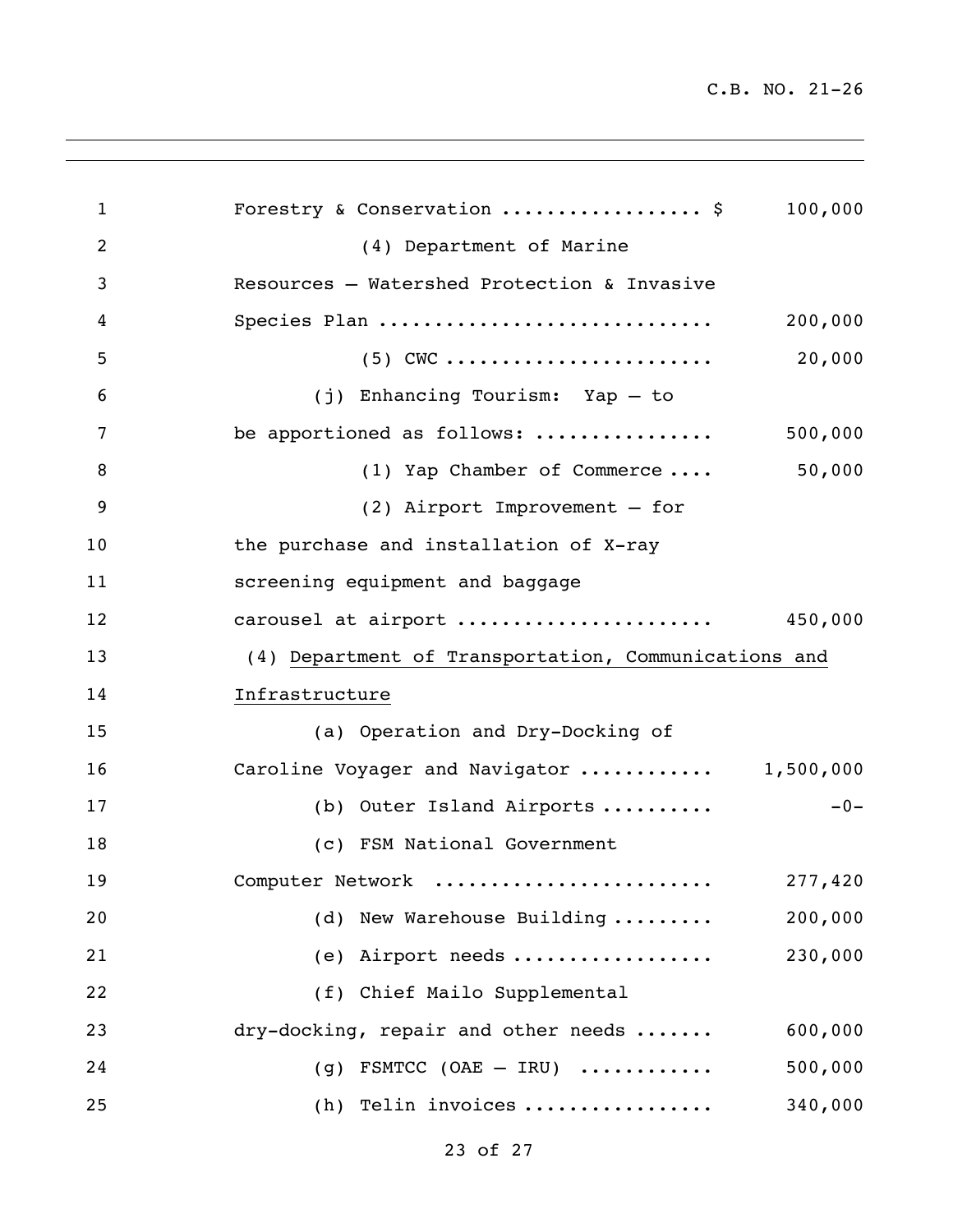÷

| $\mathbf{1}$   | $(i)$ FSM Contribution $-$                            |
|----------------|-------------------------------------------------------|
| $\overline{2}$ | China Aid. Projects  \$<br>500,000                    |
| 3              | (j) To supplement back-up generator 244,000           |
| 4              | (5) Department of Justice                             |
| 5              | (a) Anti-Human Trafficking Enforcement,               |
| 6              | Campaign, and Investigation<br>100,000                |
| 7              | 100,000<br>(b) Victim Shelter and Services            |
| 8              | (6) Department of Environment, Climate Change and     |
| 9              | Emergency Management                                  |
| 10             | (a) Fourth Disaster Risk Management                   |
| 11             | Environment Conference<br>30,000                      |
| 12             | (b) National & State Table Top                        |
| 13             | Exercise<br>30,000                                    |
| 14             | (c) Outer Island Trip Assessment -                    |
| 15             | 80,000<br>Climate Change & Disaster Risk Management . |
| 16             | (d) DECCEM-Contract GIS Survey                        |
| 17             | services-Kosrae, Chuuk & Yap<br>180,000               |
| 18             | (7) President's Office                                |
| 19             | 10,000,000<br>(a) FSM Trust Fund                      |
| 20             | (8) National Election Commission Office               |
| 21             | (a) Voter ID Card and New Voter                       |
| 22             | Registration Project<br>242,322                       |
| 23             | (9) Department of Health and Social Affairs           |
| 24             | (a) Histo Pathologist<br>58,000                       |
| 25             | (b) Food/Water lab<br>58,000                          |
|                |                                                       |

<u> 1989 - Andrea Santa Andrea Santa Andrea Santa Andrea Santa Andrea Santa Andrea Santa Andrea Santa Andrea San</u>

of 27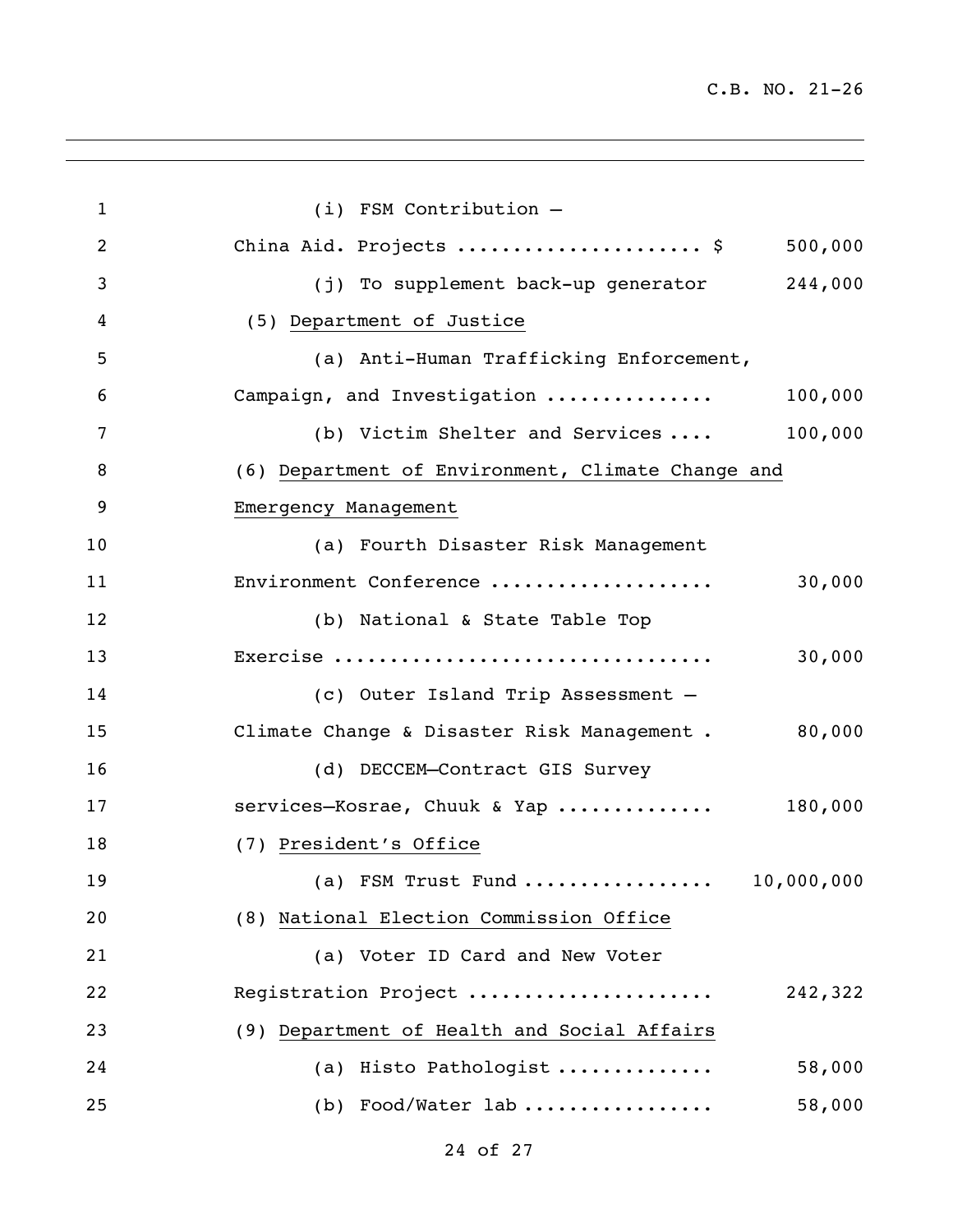| Medical Team  \$<br>$-0-$<br>(C)                        |
|---------------------------------------------------------|
| Doctors: Foundation Project<br>$-0-$<br>(d)             |
| MOE-BHWP Med<br>22,200<br>(e)                           |
| 150,000<br>(f)<br>Electronic Health Record System       |
| 110,000<br>Rheumatic Heart Program<br>(g)               |
| (h) Private Room Facilities                             |
| at Pohnpei Hospital<br>450,000                          |
| (10) Department of Education                            |
| 566,077<br>(a) NDOE Year 3 Project (SEG) $\cdots$       |
| 200,000<br>School Accreditation<br>(b)                  |
| 168,000<br>(c) Teacher Certification Project            |
| 82,650<br>(d) Development Quality                       |
| (11) Department of Foreign Affairs                      |
| 300,000<br>(a) FSM Embassy in Suva, Fiji Residence      |
| (b) Purchase of Ambassador's Residence                  |
| Washington D.C.<br>1,500,000                            |
| (c) Down-payment for the purchase of                    |
| facility to house FSM Embassy in Tokyo, Japan 3,000,000 |
| $(12)$ NORMA                                            |
| (a) Commemoration of World Tuna Day 2019<br>25,000      |
| 80,000<br>(b) FFC Meetings                              |
| (13) National Postal Services                           |
| (a) Postal Management and                               |
| 210,000<br>Financial Services                           |
| (14) Telecommunication Regulatory Authority             |
|                                                         |

<u> 1989 - Andrea Santa Andrea Santa Andrea Santa Andrea Santa Andrea Santa Andrea Santa Andrea Santa Andrea San</u>

## of 27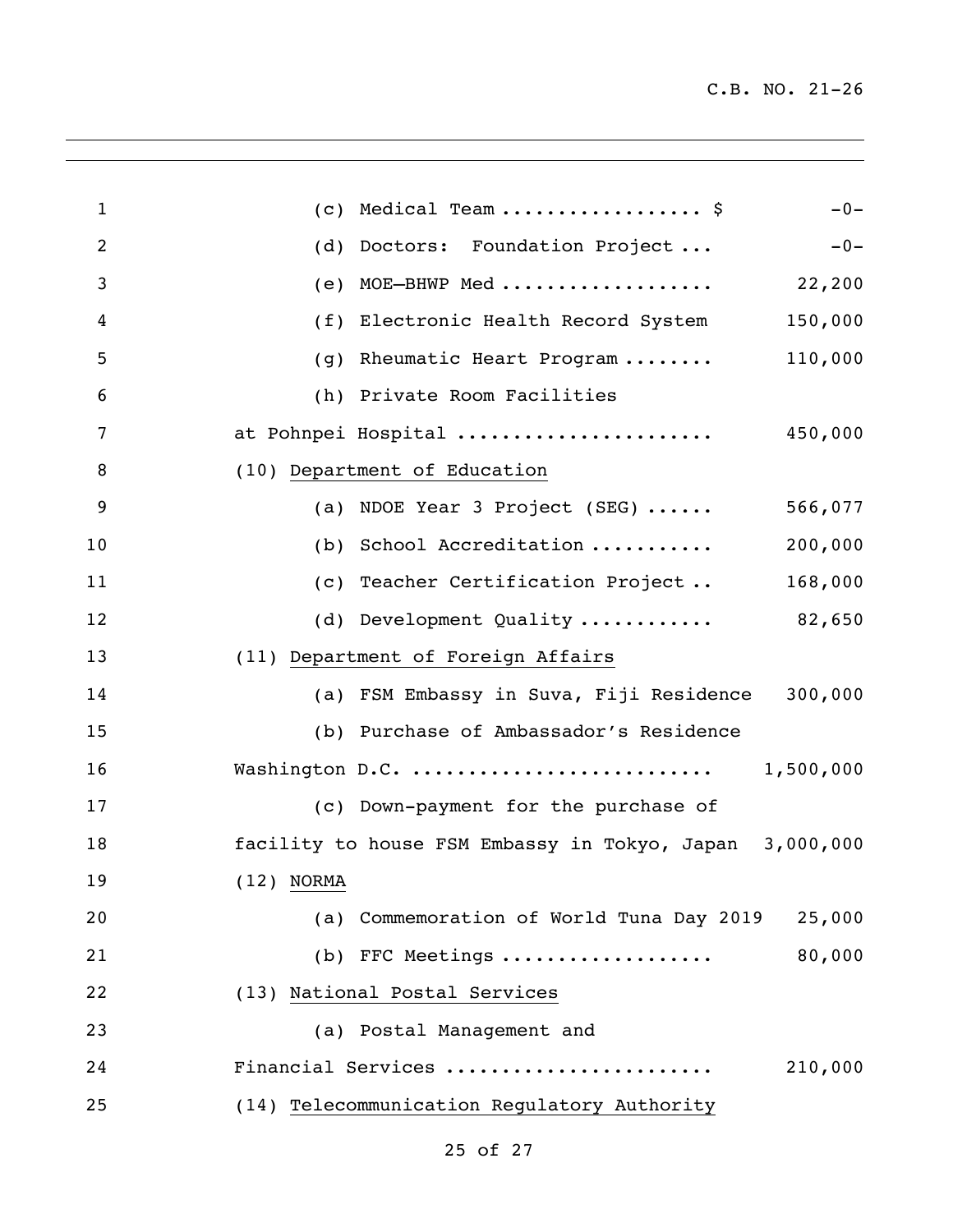| $\mathbf{1}$   | (a) Subsidy: Startup needs of TRA\$ 150,000        |           |
|----------------|----------------------------------------------------|-----------|
| $\overline{2}$ | (15) Other Capital and Human Resources Development |           |
| $\mathfrak{Z}$ | (a) Conservation Society in each state to be       |           |
| 4              | apportioned as follows:                            | 200,000   |
| 5              | $(1)$ Kosrae                                       | 50,000    |
| 6              | $(2)$ Pohnpei                                      | 50,000    |
| 7              | $(3)$ Chuuk                                        | 50,000    |
| 8              |                                                    | 50,000    |
| 9              | (b) Pohnpei State Supreme Court                    | 100,000   |
| 10             | (c) Capital Improvement Projects:                  |           |
| 11             | Kosrae - for 3G coverage                           | 300,000   |
| 12             | (d) Capital Improvement Projects:                  |           |
| 13             | Pohnpei                                            | 300,000   |
| 14             | (e) Capital Improvement Projects:                  |           |
| 15             | Chuuk - to be apportioned as follows: $\dots$ .    | 300,000   |
| 16             | $(1)$ Mida's Vessels                               | 50,000    |
| 17             | (2) Sea Haven Charter                              | 50,000    |
| 18             | (3) Weno Road & heavy                              |           |
| 19             | Equipment purchase                                 | 200,000   |
| 20             | (f) Capitol Improvement Projects:                  |           |
| 21             | Yap - to fund construction of a library            |           |
| 22             | and science lab at Yap Catholic High School        | 300,000   |
| 23             | (g) Land Acquisition $-$ Guam                      | 1,500,000 |
| 24             | (h) Dialysis Machine -                             |           |
| 25             | Pohnpei State Hospital                             | 300,000   |
|                |                                                    |           |

<u> 1989 - Andrea Santa Alemania, amerikana amerikana amerikana amerikana amerikana amerikana amerikana amerikan</u>